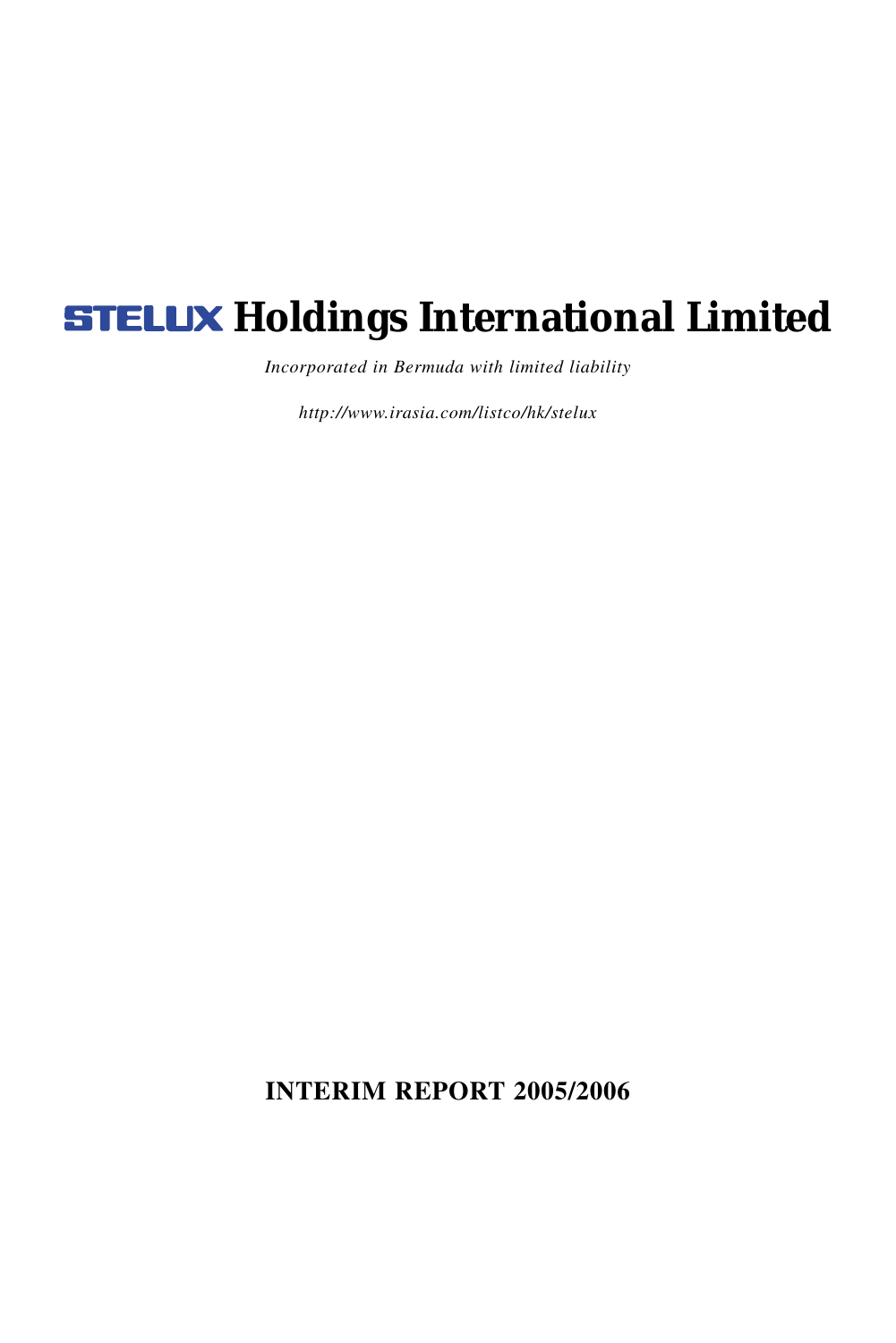## **INTERIM REPORT FOR THE SIX MONTHS ENDED 30TH SEPTEMBER 2005**

The Directors are pleased to report the Group's interim results and accounts for the six months ended 30th September 2005. The Group reported a profit attributable to shareholders of HK\$68.8 million for the period under review. The consolidated results of the Group for the six months ended 30th September 2005, the consolidated balance sheet as at 30th September 2005, the condensed consolidated cash flow statement and the consolidated statement of changes in equity of the Group for the six months ended 30th September 2005, all of which are unaudited, along with the relevant explanatory notes, are set out below.

# **CONSOLIDATED PROFIT AND LOSS ACCOUNT FOR THE SIX MONTHS ENDED 30TH SEPTEMBER 2005**

|                                                     |                | <b>Unaudited</b><br>Six months ended<br>30th September |                  |  |
|-----------------------------------------------------|----------------|--------------------------------------------------------|------------------|--|
|                                                     | <b>Note</b>    | 2005<br>HK\$'000                                       | 2004<br>HK\$'000 |  |
| Turnover                                            | $\overline{c}$ | 703,997                                                | 672,618          |  |
| Cost of sales                                       |                | (249, 278)                                             | (231, 208)       |  |
| Gross profit                                        |                | 454,719                                                | 441,410          |  |
| Other revenues                                      |                | 7,336                                                  | 7,301            |  |
| Selling expenses                                    |                | (335,006)                                              | (291, 672)       |  |
| General and administrative expenses                 |                | (90, 484)                                              | (79, 896)        |  |
| Other operating expenses                            |                | (25,730)                                               | (24, 895)        |  |
| Other operating income                              |                | 83,149                                                 |                  |  |
| Operating profit before financing                   | $\mathfrak{Z}$ | 93,984                                                 | 52,248           |  |
| Finance costs                                       |                | (12, 972)                                              | (10,756)         |  |
| Profit before taxation                              |                | 81,012                                                 | 41,492           |  |
| Taxation charge                                     | $\overline{4}$ | (12, 138)                                              | (2,026)          |  |
| Profit for the period                               |                | 68,874                                                 | 39,466           |  |
| Attributable to:                                    |                |                                                        |                  |  |
| Equity holders of the Company<br>Minority interests |                | 68,874                                                 | 39,466           |  |
|                                                     |                | 68,874                                                 | 39,466           |  |
| Dividend                                            | 5              | 9,513                                                  | 9,513            |  |
| Earnings per share                                  | 6              | HK cents                                               | HK cents         |  |
| – basic                                             |                | 7.24                                                   | 4.18             |  |
| - diluted                                           |                | N/A                                                    | 4.17             |  |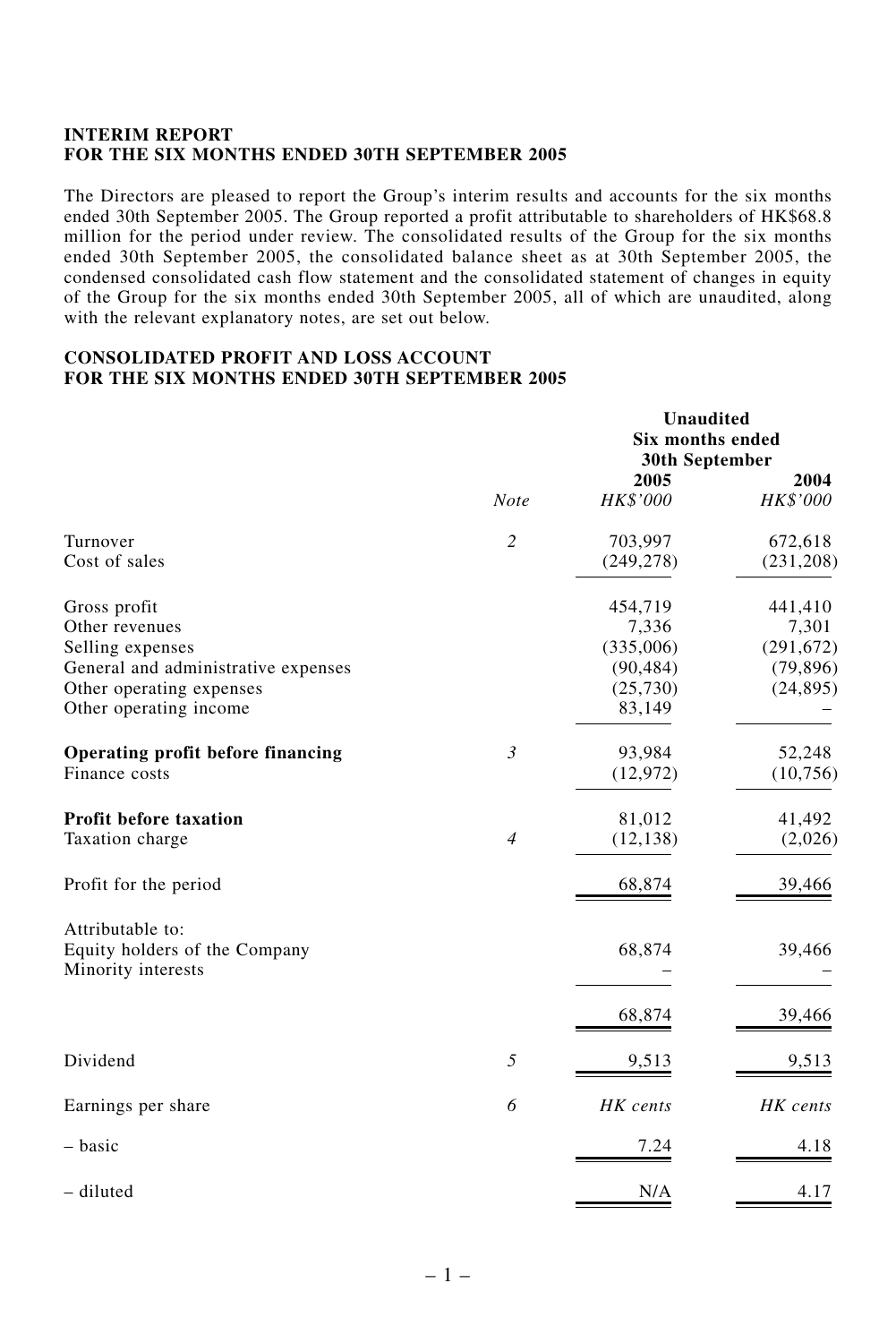# **CONSOLIDATED BALANCE SHEET AT 30TH SEPTEMBER 2005 AND 31ST MARCH 2005**

|                                                                                        | <b>Note</b>         | <b>Unaudited</b><br>30th September<br>2005<br>HK\$'000 | <b>Restated</b><br>31st March<br>2005<br>HK\$'000 |
|----------------------------------------------------------------------------------------|---------------------|--------------------------------------------------------|---------------------------------------------------|
|                                                                                        |                     |                                                        |                                                   |
| <b>ASSETS</b>                                                                          |                     |                                                        |                                                   |
| <b>Non-current assets</b>                                                              |                     |                                                        |                                                   |
| Property, plant and equipment                                                          | 7<br>$\overline{7}$ | 158,471                                                | 154,670                                           |
| Investment properties<br>Prepayment of lease premium                                   | 7                   | 758,970<br>165,431                                     | 712,350<br>162,830                                |
| Intangible assets                                                                      | 7                   | 21,264                                                 | 17,052                                            |
| Deferred tax assets                                                                    |                     | 33,273                                                 | 32,875                                            |
| Investment securities                                                                  |                     |                                                        | 4,299                                             |
| Available-for-sale financial assets                                                    |                     | 11,500                                                 |                                                   |
|                                                                                        |                     | 1,148,909                                              | 1,084,076                                         |
|                                                                                        |                     |                                                        |                                                   |
| <b>Current assets</b><br>Stocks                                                        |                     | 517,080                                                | 388,849                                           |
| Debtors and prepayments                                                                | 8                   | 421,036                                                | 292,830                                           |
| Marketable securities                                                                  |                     |                                                        | 83                                                |
| Financial assets at fair value through profit or loss                                  |                     | 48,078                                                 |                                                   |
| Bank balances and cash                                                                 |                     | 80,480                                                 | 64,779                                            |
|                                                                                        |                     | 1,066,674                                              | 746,541                                           |
| Total assets                                                                           |                     | 2,215,583                                              | 1,830,617                                         |
| <b>EOUITY</b><br>Capital and reserves attributable<br>to the Company's equity holders: |                     |                                                        |                                                   |
| Share capital                                                                          | 10                  | 95,134                                                 | 95,134                                            |
| Reserves                                                                               |                     | 905,353                                                | 844,529                                           |
| Declared interim/proposed final dividend                                               |                     | 9,513                                                  | 23,784                                            |
| Shareholders' funds                                                                    |                     | 1,010,000                                              | 963,447                                           |
| Minority interests                                                                     |                     | 6,288                                                  | 2,494                                             |
| Total equity                                                                           |                     | 1,016,288                                              | 965,941                                           |
| <b>LIABILITIES</b>                                                                     |                     |                                                        |                                                   |
| Non-current liabilities                                                                |                     |                                                        |                                                   |
| Deferred tax liabilities                                                               |                     | 57,027                                                 | 47,985                                            |
| Other non-current liabilities                                                          | 11                  | 400,675                                                | 279,719                                           |
|                                                                                        |                     | 457,702                                                | 327,704                                           |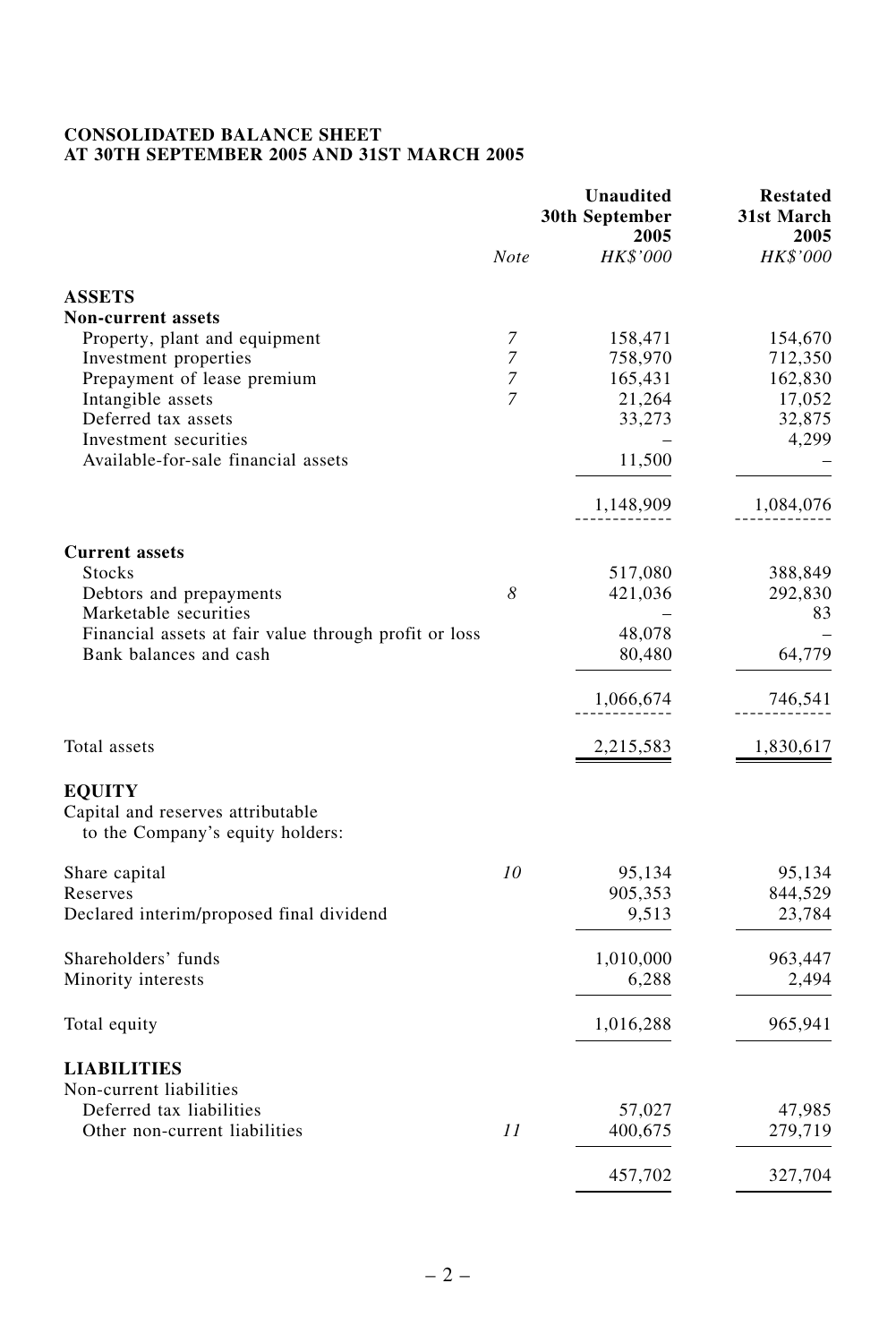# **CONSOLIDATED BALANCE SHEET** *(Continued)* **AT 30TH SEPTEMBER 2005 AND 31ST MARCH 2005**

|                                                                                          |             | <b>Unaudited</b><br>30th September<br>2005 | <b>Restated</b><br>31st March<br>2005 |  |
|------------------------------------------------------------------------------------------|-------------|--------------------------------------------|---------------------------------------|--|
|                                                                                          | <b>Note</b> | <b>HK\$'000</b>                            | HK\$'000                              |  |
| <b>Current liabilities</b>                                                               |             |                                            |                                       |  |
| Creditors and accruals                                                                   | 9           | 399,117                                    | 284,436                               |  |
| Loans from the ultimate holding company                                                  |             | 38,500                                     |                                       |  |
| Loan from a shareholder                                                                  |             | 36,500                                     |                                       |  |
| Loans from a director                                                                    |             | 8,288                                      | 8,648                                 |  |
| Taxation payable                                                                         |             | 15,980                                     | 15,770                                |  |
| Current portion of other non-current liabilities<br>Bank overdrafts and short term loans | 11          | 15,292                                     | 23,465                                |  |
| Secured                                                                                  |             | 129,389                                    | 141,058                               |  |
| Unsecured                                                                                |             | 98,527                                     | 63,595                                |  |
|                                                                                          |             | 741,593                                    | 536,972                               |  |
| Total liabilities                                                                        |             | 1,199,295                                  | 864,676                               |  |
| Total equity and liabilities                                                             |             | 2,215,583                                  | 1,830,617                             |  |
| Net current assets                                                                       |             | 325,081                                    | 209,569                               |  |
| Total assets less current liabilities                                                    |             | 1,473,990                                  | 1,293,645                             |  |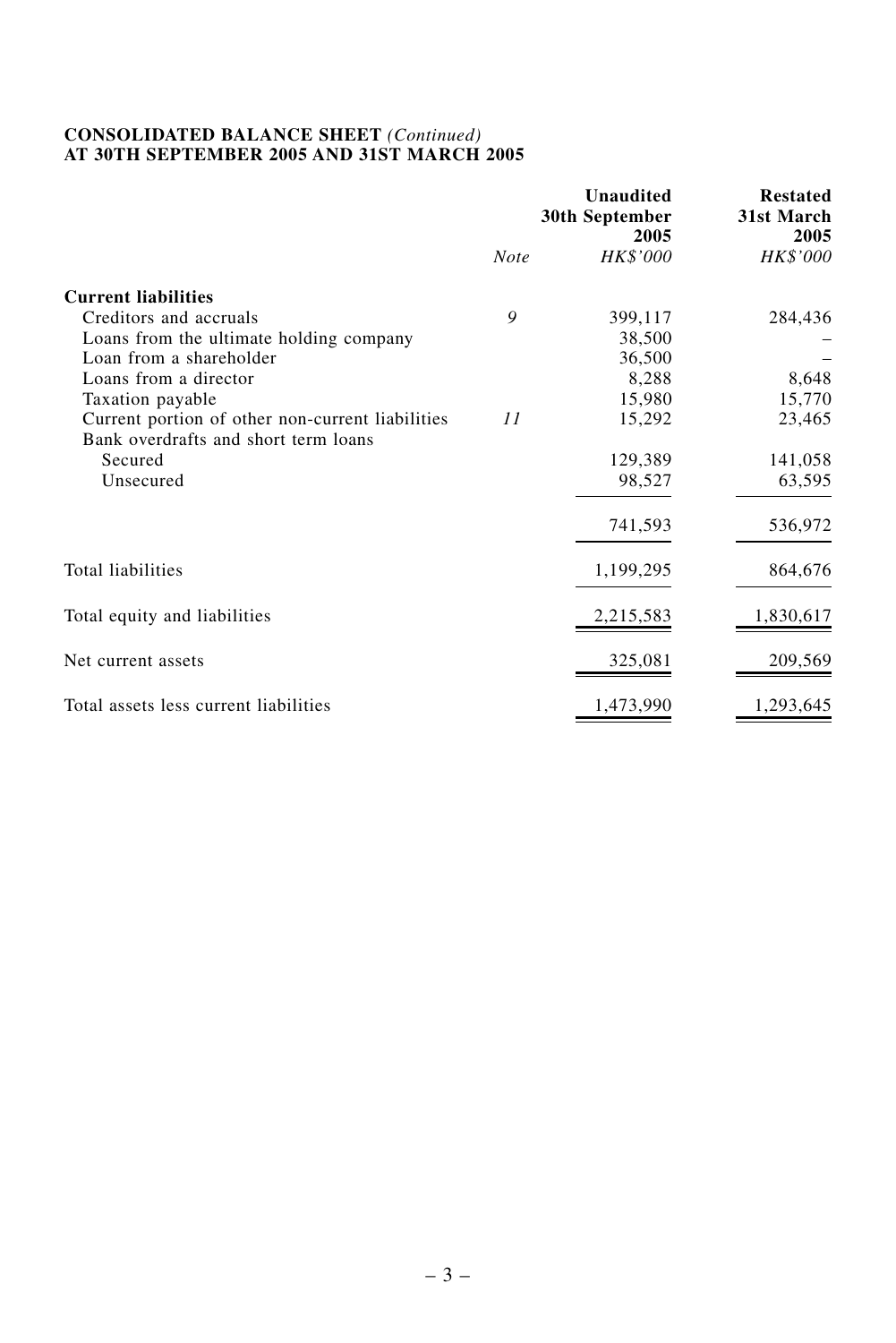# **CONDENSED CONSOLIDATED CASH FLOW STATEMENT FOR THE SIX MONTHS ENDED 30TH SEPTEMBER 2005**

|                                                          |                         | <b>Unaudited</b><br>Six months ended<br>30th September |  |  |
|----------------------------------------------------------|-------------------------|--------------------------------------------------------|--|--|
|                                                          | 2005<br><b>HK\$'000</b> | 2004<br>HK\$'000                                       |  |  |
| Net cash from operating activities                       | 1,524                   | 79,840                                                 |  |  |
| Net cash used in investing activities                    | (105, 533)              | (40,900)                                               |  |  |
| Net cash from/(used in) financing activities             | 126,687                 | (38, 853)                                              |  |  |
| Net increase in cash and cash equivalents                | 22,678                  | 87                                                     |  |  |
| Cash and cash equivalents at 1st April                   | 50,209                  | 32,833                                                 |  |  |
| Effect of foreign exchange rate changes                  | (5,337)                 | (3,927)                                                |  |  |
| Cash and cash equivalents at 30th September              | 67,550                  | 28,993                                                 |  |  |
| Analysis of the balances of cash and cash equivalents:   |                         |                                                        |  |  |
| Bank balances and cash - unrestricted<br>Bank overdrafts | 80,480<br>(12,930)      | 48,654<br>(19,661)                                     |  |  |
|                                                          | 67,550                  | 28,993                                                 |  |  |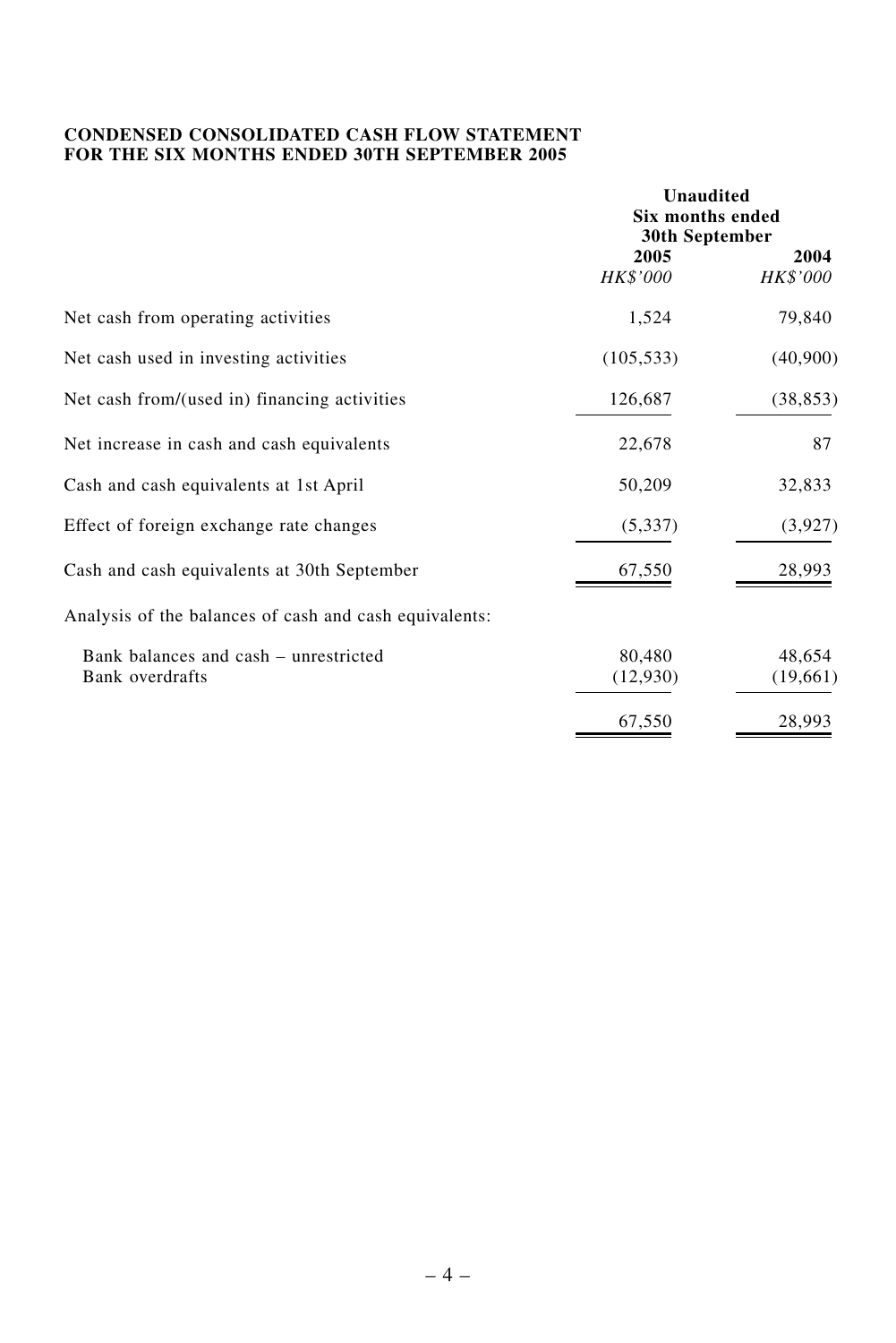## **CONSOLIDATED STATEMENT OF CHANGES IN EQUITY FOR THE SIX MONTHS ENDED 30TH SEPTEMBER 2005**

|                                                     | <b>Unaudited</b>             |                                    |                                     |                                                  |                                                                |                                   |                   |  |
|-----------------------------------------------------|------------------------------|------------------------------------|-------------------------------------|--------------------------------------------------|----------------------------------------------------------------|-----------------------------------|-------------------|--|
|                                                     | Share<br>capital<br>HK\$'000 | Contributed<br>surplus<br>HK\$'000 | <b>Share</b><br>premium<br>HK\$'000 | Investment<br>revaluation<br>reserve<br>HK\$'000 | (Accumulated<br>$losses$ )/<br>retained<br>profits<br>HK\$'000 | Minority<br>interests<br>HK\$'000 | Total<br>HK\$'000 |  |
| At 1st April 2004                                   |                              |                                    |                                     |                                                  |                                                                |                                   |                   |  |
| As previously reported<br>Adjustment on adoption of | 94,334                       | 2,848,462                          | 793                                 |                                                  | (2,123,230)                                                    | 1,606                             | 821,965           |  |
| HKAS-Int 21 (note)                                  |                              |                                    |                                     |                                                  | 2,110                                                          |                                   | 2,110             |  |
| As restated                                         | 94,334                       | 2,848,462                          | 793                                 |                                                  | (2,121,120)                                                    | 1,606                             | 824,075           |  |
| Exchange differences                                |                              |                                    |                                     |                                                  | (7,381)                                                        | (81)                              | (7, 462)          |  |
| Profit for the period                               |                              |                                    |                                     |                                                  | 39,466                                                         |                                   | 39,466            |  |
| Transfer of contributed surplus                     |                              | (2,848,462)                        |                                     |                                                  | 2,848,462                                                      |                                   |                   |  |
| 2004 final dividends paid                           |                              |                                    |                                     |                                                  | (18, 867)                                                      |                                   | (18, 867)         |  |
| Issue of shares upon exercise<br>of share options   | 600                          |                                    | 888                                 |                                                  |                                                                |                                   | 1,488             |  |
| At 30th September 2004                              | 94,934                       |                                    | 1.681                               |                                                  | 740,560                                                        | 1,525                             | 838,700           |  |
| At 1st April 2005<br>As previously reported         | 95,134                       |                                    | 1,977                               |                                                  | 866,336                                                        | 2,494                             | 965,941           |  |
| Opening adjustment on<br>the adoption of HKAS 39    |                              |                                    |                                     | 7,201                                            |                                                                |                                   | 7,201             |  |
| As restated<br>Minority interest - acquisition      | 95,134                       |                                    | 1,977                               | 7,201                                            | 866,336                                                        | 2,494                             | 973,142           |  |
| of subsidiaries (note 14)                           |                              |                                    |                                     |                                                  |                                                                | 3,873                             | 3,873             |  |
| Exchange differences                                |                              |                                    |                                     |                                                  | (5,738)                                                        | (79)                              | (5,817)           |  |
| Profit for the period                               |                              |                                    |                                     |                                                  | 68,874                                                         | $\overline{a}$                    | 68,874            |  |
| 2004/2005 final dividend paid                       |                              |                                    |                                     |                                                  | (23, 784)                                                      |                                   | (23, 784)         |  |
| At 30th September 2005                              | 95,134                       |                                    | 1,977                               | 7,201                                            | 905,688                                                        | 6,288                             | 1,016,288         |  |

*Note:* As disclosed in note 2(a) to the 2005 Annual Accounts, the Group has early adopted Hong Kong Accounting Standard No. 40 ("HKAS 40") "Investment Property" and Hong Kong Accounting Standard Interpretation No. 21 "Income Taxes-Recovery of Revalued Non-Depreciable Assets" ("HKAS-INT 21") in the accounts for the year ended 31st March 2005. Accordingly, deferred tax liabilities as at 1st April 2004 was decreased by HK\$2,110,000 and reserves as at 1st April 2004 were increased by the same amount.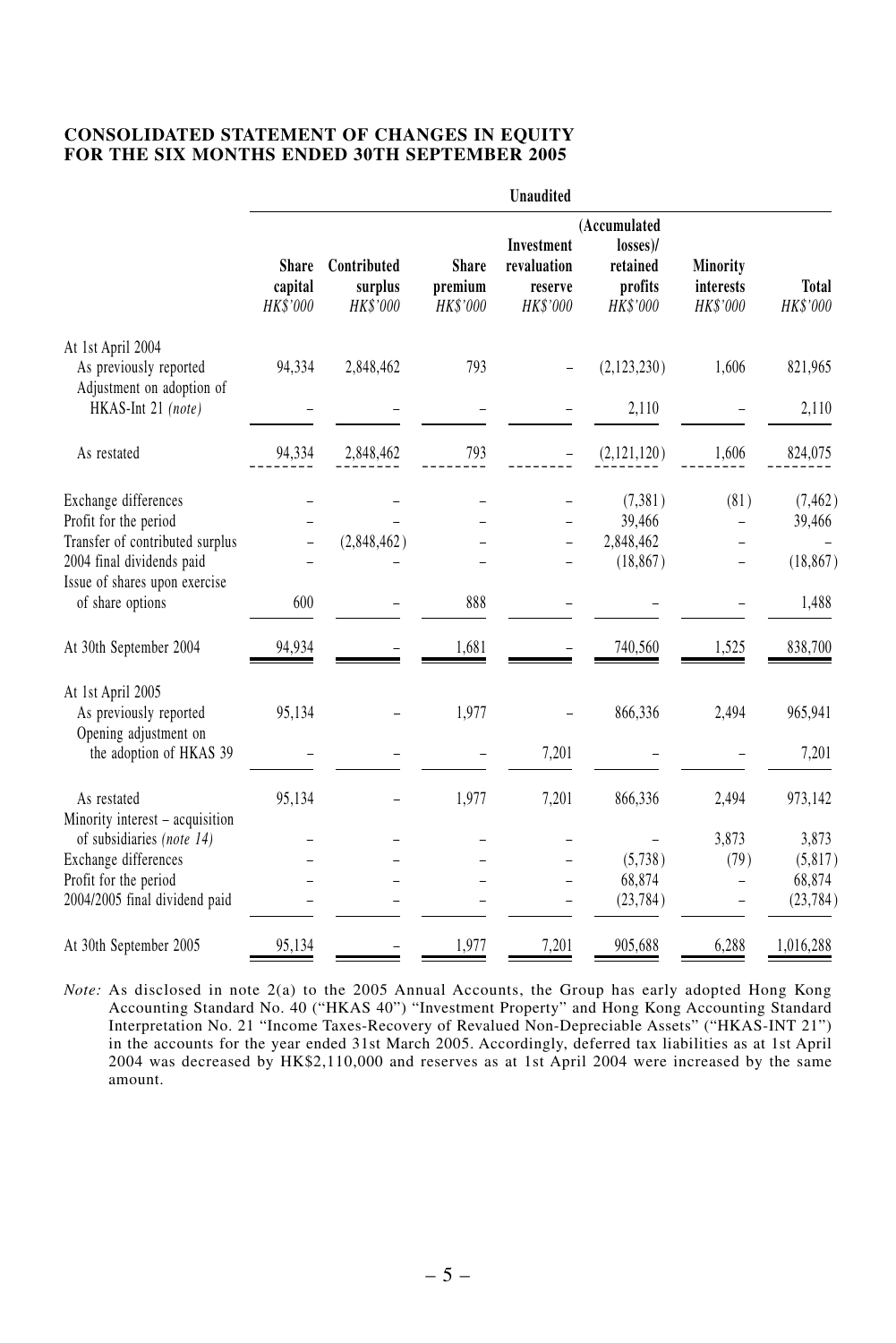## **NOTES TO INTERIM ACCOUNTS**

#### **1. Basis of preparation and accounting policies**

#### *(a) Basis of preparation*

These unaudited condensed consolidated interim accounts have been prepared in accordance with Hong Kong Accounting Standard 34 "Interim Financial Reporting" issued by the Hong Kong Institute of Certified Public Accountants and the disclosure requirements of the Rules Governing the Listing of Securities on The Stock Exchange of Hong Kong Limited (the "Stock Exchange").

The accounting policies and methods of computation used in the preparation of these condensed interim accounts are consistent with those used in the annual accounts for the year ended 31st March 2005 except that the Group has changed some of its accounting policies following its adoption of new/revised Hong Kong Financial Reporting Standards ("HKFRS") and Hong Kong Accounting Standards ("HKAS") (collectively the "new HKFRSs") which are effective for accounting periods commencing on or after 1st January 2005.

The condensed consolidated interim accounts should be read in conjunction with the 2005 annual accounts.

*(b) Changes in accounting policies*

In the six months ended 30th September 2005, the Group adopted the new HKFRSs below which are relevant to its operations. The prior comparatives have been amended in accordance with the relevant requirements and current period classification.

| HKAS 1         | Presentation of Financial Statements                            |
|----------------|-----------------------------------------------------------------|
| HKAS 2         | Inventories                                                     |
| HKAS 7         | <b>Cash Flow Statements</b>                                     |
| HKAS 8         | Accounting Policies, Changes in Accounting Estimates and Errors |
| <b>HKAS 10</b> | Events after the Balance Sheet Date                             |
| HKAS 16        | Property, Plant and Equipment                                   |
| HKAS 17        | Leases                                                          |
| <b>HKAS 21</b> | The Effects of Changes in Foreign Exchange Rates                |
| HKAS 23        | <b>Borrowing Costs</b>                                          |
| HKAS 24        | <b>Related Party Disclosures</b>                                |
| <b>HKAS 27</b> | Consolidated and Separate Financial Statements                  |
| HKAS 32        | Financial Instruments: Disclosures and Presentation             |
| HKAS 33        | Earnings per Share                                              |
| HKAS 36        | <b>Impairment of Assets</b>                                     |
| HKAS 38        | Intangible Assets                                               |
| HKAS 39        | Financial Instruments: Recognition and Measurement              |
| HKFRS 2        | Share-based Payments                                            |
| HKFRS 3        | <b>Business Combinations</b>                                    |
| HKFRS 5        | Non-current Asset held for Sale and Discontinued Operations     |

The following is a summary of material changes in principal accounting policies or presentation of interim accounts as a result of the adoption of the new HKFRSs:

(i) HKAS 1

The adoption of HKAS 1 has affected the presentation of minority interests and other disclosures.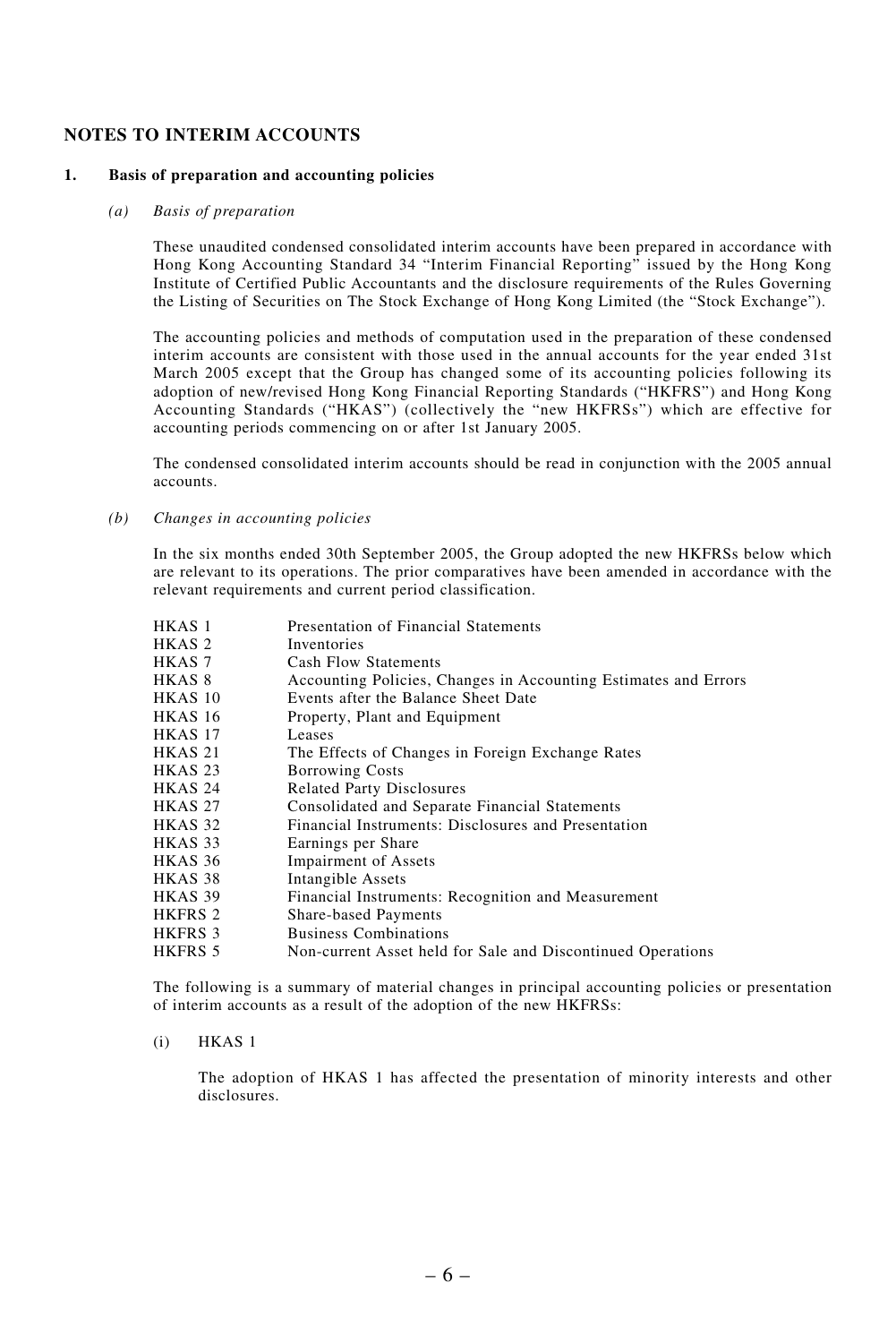#### **1. Basis of preparation and accounting policies** *(Continued)*

- *(b) Changes in accounting policies (Continued)*
	- (ii) HKAS 17

The adoption of HKAS 17 has resulted in a change in the accounting policy relating to the reclassification of leasehold land and land use rights from property, plant and equipment to prepayment of lease premium. The up-front prepayments made for the leasehold land and land use rights are expensed in the profit and loss account on a straight-line basis over the period of the lease or where there is impairment, the impairment is expensed in the profit and loss account. In prior periods, the leasehold land was stated at cost less accumulated depreciation and accumulated impairment loss. HKAS 17 has been applied retrospectively.

(iii) HKAS 32 & 39

The adoption of HKASs 32 and 39 has resulted in a change in the accounting policy for recognition, measurement, derecognition and disclosure of financial instruments. Investment securities have been re-designated as available-for-sale financial assets and are stated at fair values. Changes in their fair values are accounted for as movements in reserve. The difference between the fair value of available-for-sale financial assets as at 1st April 2005 and the carrying amounts of the investment securities as at 31st March 2005 was credited to the opening investment revaluation reserve as at 1st April 2005. In prior periods, investment securities were stated at cost less provision for diminution in value, other than temporary in nature.

Marketable securities have been re-designated as financial assets at fair value through profit or loss. In prior periods, marketable securities were also stated at fair values.

In addition, the Group's discounted bills with recourse, which were previously treated as contingent liabilities, have been accounted for as collateralised bank advances prospectively on or after 1st April 2005, as the financial asset derecognition conditions as stipulated in HKAS 39 have not been fulfilled.

HKAS 39 does not permit the recognition, derecognition or measurement of financial assets and liabilities in accordance with this standard on a retrospective basis.

(iv) HKAS 38

In accordance with the requirements of HKAS 38, the Group has reassessed the useful lives of its intangible assets. The amortisation of trademarks, has ceased prospectively on 1st April 2005 after the useful lives have been reassessed to be indefinite. Such trademarks are tested for impairment on an annual basis.

- (v) The following is a summary of effect of adopting the new HKFRSs on the interim accounts
	- (a) Consolidated profit and loss account for the six months ended 30th September 2005

|                          | Increase/(decrease)               |                                             |                            |                          |  |  |  |
|--------------------------|-----------------------------------|---------------------------------------------|----------------------------|--------------------------|--|--|--|
|                          | <b>HKAS 17</b><br><b>HK\$'000</b> | <b>HKAS</b><br>32 and 39<br><b>HK\$'000</b> | HKAS 38<br><b>HK\$'000</b> | Total<br><b>HK\$'000</b> |  |  |  |
| Other operating expenses |                                   |                                             | (1, 178)                   | (1, 178)                 |  |  |  |
|                          | HK cents                          | HK cents                                    | HK cents                   | HK cents                 |  |  |  |
| Earnings per share       |                                   |                                             | 0.12                       | 0.12                     |  |  |  |

There is no material impact of adopting the new HKFRSs on the consolidated profit and loss account for the six months ended 30th September 2004.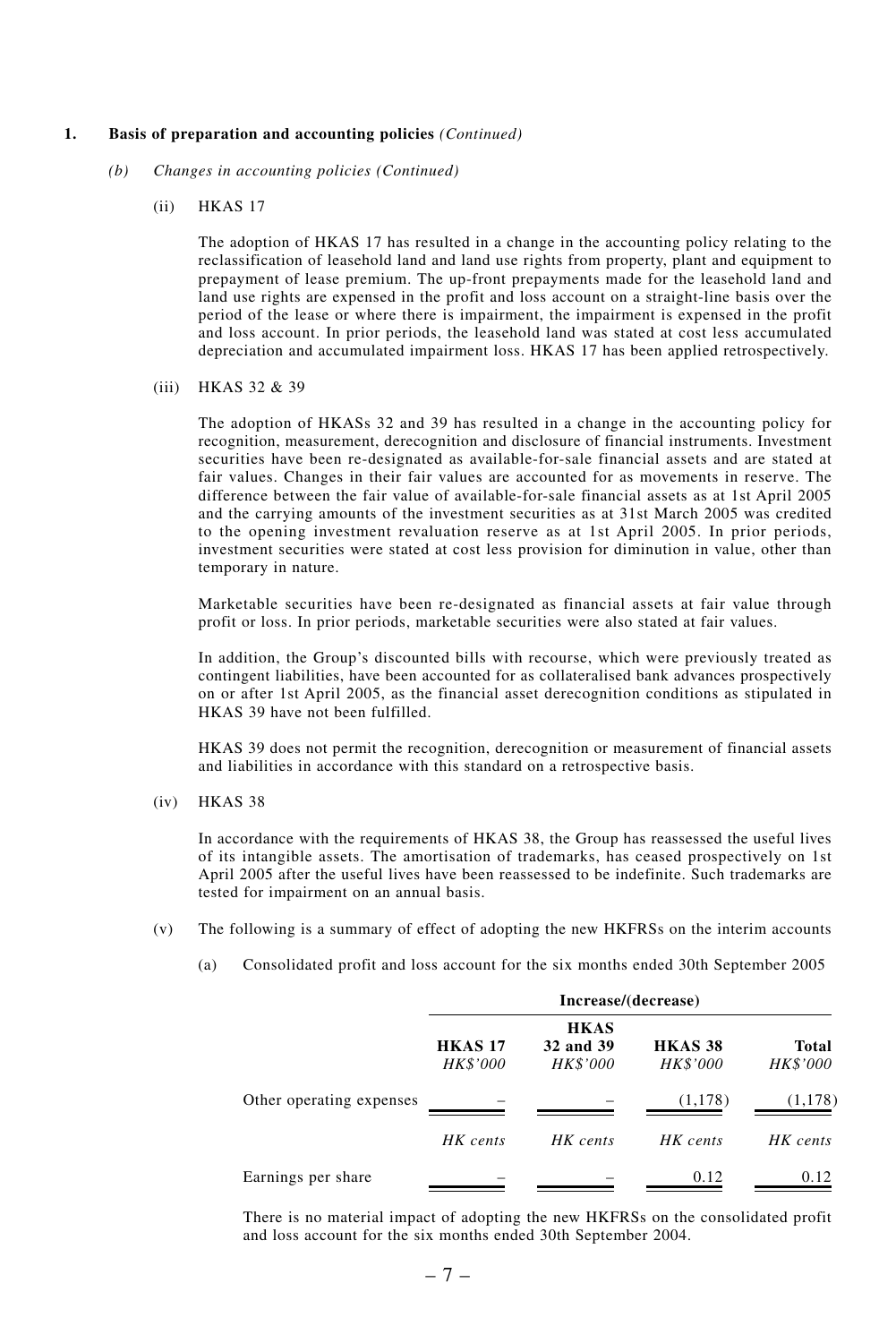# **1. Basis of preparation and accounting policies** *(Continued)*

- *(b) Changes in accounting policies (Continued)*
	- (v) *(Continued)*
		- (b) Consolidated balance sheet

As at 30th September 2005

|                         | Increase/(decrease)        |                                      |                            |                          |  |  |  |  |
|-------------------------|----------------------------|--------------------------------------|----------------------------|--------------------------|--|--|--|--|
|                         | <b>HKAS 17</b><br>HK\$'000 | <b>HKAS</b><br>32 and 39<br>HK\$'000 | <b>HKAS 38</b><br>HK\$'000 | Total<br><b>HK\$'000</b> |  |  |  |  |
| Fixed assets            | (1,082,872)                |                                      |                            | (1,082,872)              |  |  |  |  |
| Property, plant and     |                            |                                      |                            |                          |  |  |  |  |
| equipment               | 158,471                    |                                      |                            | 158,471                  |  |  |  |  |
| Investment properties   | 758,970                    |                                      |                            | 758,970                  |  |  |  |  |
| Prepayment for lease    |                            |                                      |                            |                          |  |  |  |  |
| premium                 | 165,431                    |                                      |                            | 165,431                  |  |  |  |  |
| Intangible assets       |                            |                                      | 1,178                      | 1,178                    |  |  |  |  |
| Investment securities   |                            | (4,299)                              |                            | (4,299)                  |  |  |  |  |
| Available-for-sale      |                            |                                      |                            |                          |  |  |  |  |
| financial assets        |                            | 11,500                               |                            | 11,500                   |  |  |  |  |
| Debtors and prepayments |                            | 6,186                                |                            | 6,186                    |  |  |  |  |
| Bank overdrafts and     |                            |                                      |                            |                          |  |  |  |  |
| short term loans,       |                            |                                      |                            |                          |  |  |  |  |
| secured                 |                            | (6,186)                              |                            | (6, 186)                 |  |  |  |  |
| Net assets              |                            | 7,201                                | 1,178                      | 8,379                    |  |  |  |  |
| Retained profits        |                            |                                      | 1,178                      | 1,178                    |  |  |  |  |
| Other reserves          |                            | 7,201                                |                            | 7,201                    |  |  |  |  |
|                         |                            |                                      |                            |                          |  |  |  |  |
| Shareholders' funds     |                            | 7,201                                | 1,178                      | 8,379                    |  |  |  |  |

# As at 31st March 2005

|                                               | Increase/(decrease)               |                                             |                                   |                                 |  |  |  |
|-----------------------------------------------|-----------------------------------|---------------------------------------------|-----------------------------------|---------------------------------|--|--|--|
|                                               | <b>HKAS 17</b><br><b>HK\$'000</b> | <b>HKAS</b><br>32 and 39<br><b>HK\$'000</b> | <b>HKAS 38</b><br><b>HK\$'000</b> | <b>Total</b><br><b>HK\$'000</b> |  |  |  |
| Fixed assets<br>Property, plant and           | (1,029,850)                       |                                             |                                   | (1,029,850)                     |  |  |  |
| equipment                                     | 154,670                           |                                             |                                   | 154,670                         |  |  |  |
| Investment properties<br>Prepayment for lease | 712,350                           |                                             |                                   | 712,350                         |  |  |  |
| premium                                       | 162,830                           |                                             |                                   | 162,830                         |  |  |  |
| Net assets                                    |                                   |                                             |                                   |                                 |  |  |  |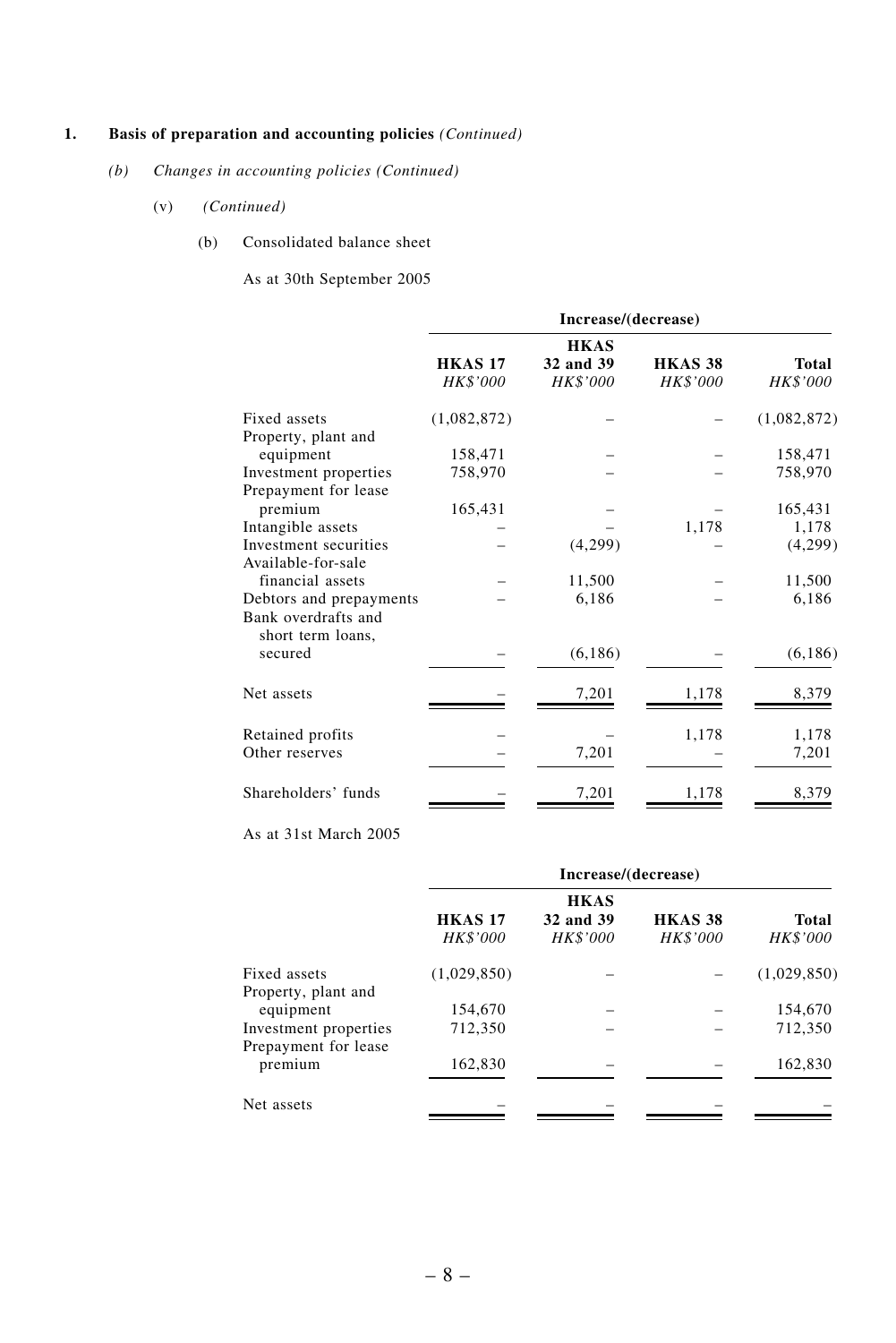# **2. Segment information**

*Primary reporting format – business segments*

|                                                       | <b>Unaudited</b><br>Six months ended<br>30th September 2005 |                            |                                 |                                    |                 |                                                   |                          |
|-------------------------------------------------------|-------------------------------------------------------------|----------------------------|---------------------------------|------------------------------------|-----------------|---------------------------------------------------|--------------------------|
|                                                       |                                                             | Retail and trading         |                                 |                                    |                 |                                                   |                          |
|                                                       | Watch<br>HK\$'000                                           | <b>Optical</b><br>HK\$'000 | (Note)<br>Hipo.fant<br>HK\$'000 | <b>Property</b><br><b>HK\$'000</b> | <b>HK\$'000</b> | <b>Investment Eliminations</b><br><b>HK\$'000</b> | Group<br><b>HK\$'000</b> |
| Turnover                                              | 415,323                                                     | 232,053                    | 40,979                          | 21,012                             | 70              | (5,440)                                           | 703,997                  |
| Segment results                                       | 9,038                                                       | 17,270                     | (7, 811)                        | 87,333                             | 8,069           |                                                   | 113,899                  |
| Net corporate expenses                                |                                                             |                            |                                 |                                    |                 |                                                   | (19, 915)                |
| Operating profit before<br>financing<br>Finance costs |                                                             |                            |                                 |                                    |                 |                                                   | 93,984<br>(12, 972)      |
| Profit before taxation<br>Taxation charge             |                                                             |                            |                                 |                                    |                 |                                                   | 81,012<br>(12, 138)      |
| Profit for the period                                 |                                                             |                            |                                 |                                    |                 |                                                   | 68,874                   |

*Note:* The Board has resolved on 14th July 2005 to close the Hipo.fant business during the current financial year no later than 31st March 2006.

|                                                       | Unaudited<br>Six months ended<br>30th September 2004 |                            |                       |                                    |          |                                            |                          |
|-------------------------------------------------------|------------------------------------------------------|----------------------------|-----------------------|------------------------------------|----------|--------------------------------------------|--------------------------|
|                                                       |                                                      | Retail and trading         |                       |                                    |          |                                            |                          |
|                                                       | Watch<br><b>HK\$'000</b>                             | <b>Optical</b><br>HK\$'000 | Hipo.fant<br>HK\$'000 | <b>Property</b><br><b>HK\$'000</b> | HK\$'000 | <b>Investment Eliminations</b><br>HK\$'000 | Group<br><b>HK\$'000</b> |
| Turnover                                              | 437,112                                              | 184,295                    | 36,373                | 20,154                             | 21       | (5, 337)                                   | 672,618                  |
| Segment results                                       | 52,014                                               | 12,823                     | (5,252)               | 8,878                              | 21       |                                            | 68,484                   |
| Net corporate expenses                                |                                                      |                            |                       |                                    |          |                                            | (16, 236)                |
| Operating profit before<br>financing<br>Finance costs |                                                      |                            |                       |                                    |          |                                            | 52,248<br>(10, 756)      |
| Profit before taxation<br>Taxation charge             |                                                      |                            |                       |                                    |          |                                            | 41,492<br>(2,026)        |
| Profit for the period                                 |                                                      |                            |                       |                                    |          |                                            | 39,466                   |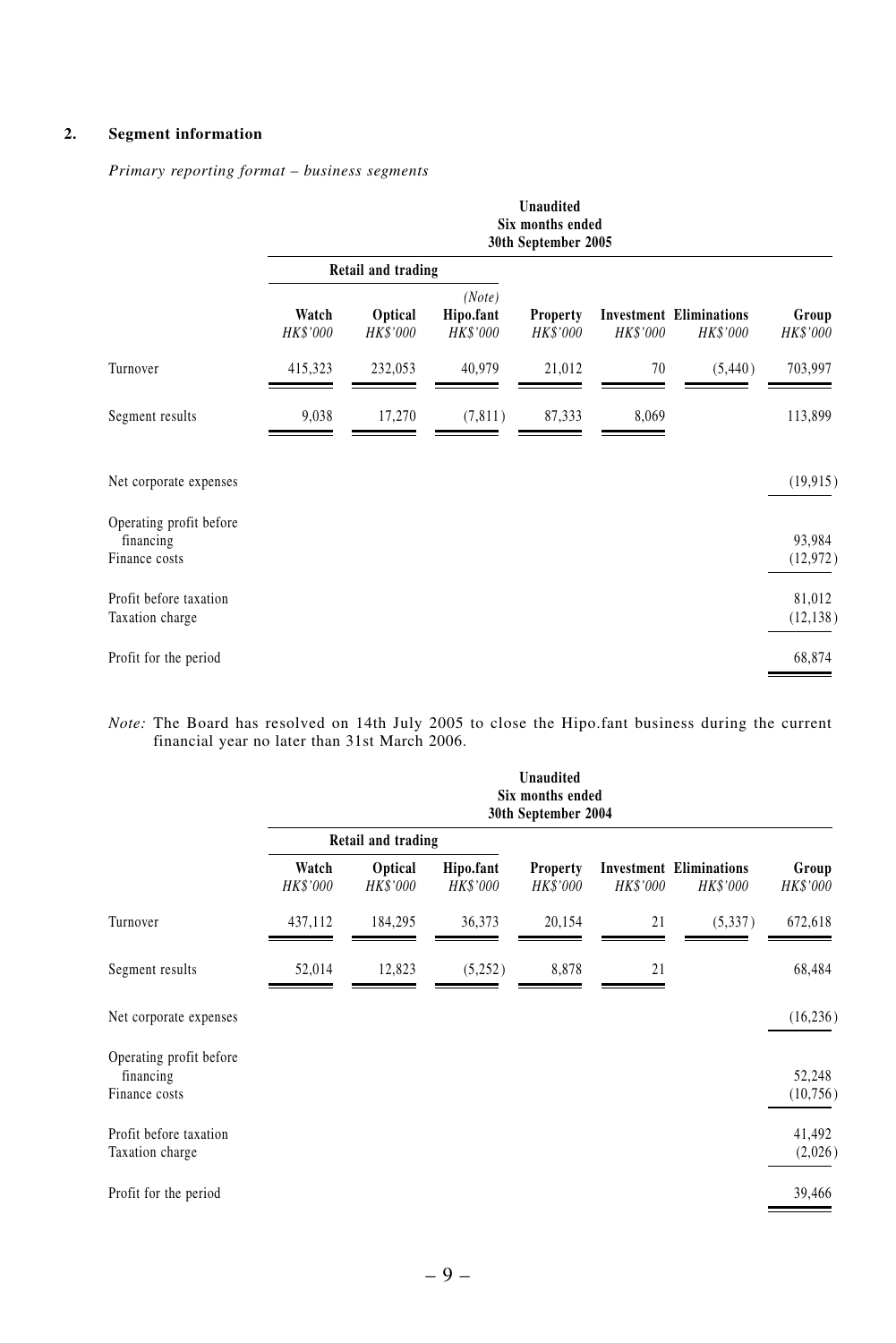# **2. Segment information** *(Continued)*

*Secondary reporting format – geographical segments*

|                              | Six months ended<br>30th September - Unaudited |                 |                        |                 |  |
|------------------------------|------------------------------------------------|-----------------|------------------------|-----------------|--|
|                              | <b>Turnover</b>                                |                 | <b>Segment Results</b> |                 |  |
|                              |                                                |                 |                        | As              |  |
|                              |                                                |                 |                        | restated        |  |
|                              | 2005                                           | 2004            | 2005                   | 2004            |  |
|                              | <b>HK\$'000</b>                                | <b>HK\$'000</b> | <b>HK\$'000</b>        | <b>HK\$'000</b> |  |
| Hong Kong                    | 390,080                                        | 362,635         | 100,667                | 28,124          |  |
| South East and Far East Asia | 220,975                                        | 186,756         | 13,553                 | 20,281          |  |
| Europe                       | 63,455                                         | 91.543          | 4.497                  | 14,528          |  |
| North America                | 5.315                                          | 13,967          | 1.827                  | 6.201           |  |
| PRC mainland and others      | 24,172                                         | 17,717          | (6,645)                | (650)           |  |
|                              | 703.997                                        | 672.618         | 113.899                | 68,484          |  |

*Note:* Certain comparative figures have been adjusted to conform with the current period's presentation.

# **3. Operating profit before financing**

Operating profit before financing is stated after crediting and charging:

|                                                                          | Unaudited<br>Six months ended<br><b>30th September</b> |                         |  |
|--------------------------------------------------------------------------|--------------------------------------------------------|-------------------------|--|
|                                                                          | 2005<br><b>HK\$'000</b>                                | 2004<br><b>HK\$'000</b> |  |
|                                                                          |                                                        |                         |  |
| Crediting                                                                |                                                        |                         |  |
| Compensation received on arbitration <i>(note)</i>                       | 38,489                                                 |                         |  |
| Fair value gain on financial assets at fair value through profit or loss | 8,000                                                  |                         |  |
| Surplus on revaluation of investment properties                          | 36,660                                                 |                         |  |
| Write back of provision for stock obsolescence                           | 9,666                                                  |                         |  |
| Charging                                                                 |                                                        |                         |  |
| Depreciation                                                             |                                                        |                         |  |
| Owned property, plant and equipment                                      | 23,128                                                 | 21,267                  |  |
| Leased property, plant and equipment                                     | 220                                                    | 268                     |  |
| Amortisation of prepayment of lease premium                              | 4,445                                                  | 4,205                   |  |
| Amortisation of trademarks                                               |                                                        | 1,136                   |  |
| Loss on disposal of property, plant and equipment                        | 389                                                    | 66                      |  |
| Provision for stock obsolescence and stocks written off                  | 3,944                                                  | 1,178                   |  |
| Provision for doubtful debts and bad debts written off                   | 1,090                                                  | 406                     |  |

*Note:* As disclosed in note 6 to the 2004 Annual Accounts, the Group was entitled to counter-claim liquidated damages and other costs or losses from the contractor for Stelux House in March 2004. In December 2004, the arbitrator awarded legal costs and interests in favour of the Group. The Contractor filed an appeal but failed to overturn the arbitrator's award. After deducting other related costs, a sum of HK\$38,489,000 was recognised during the period.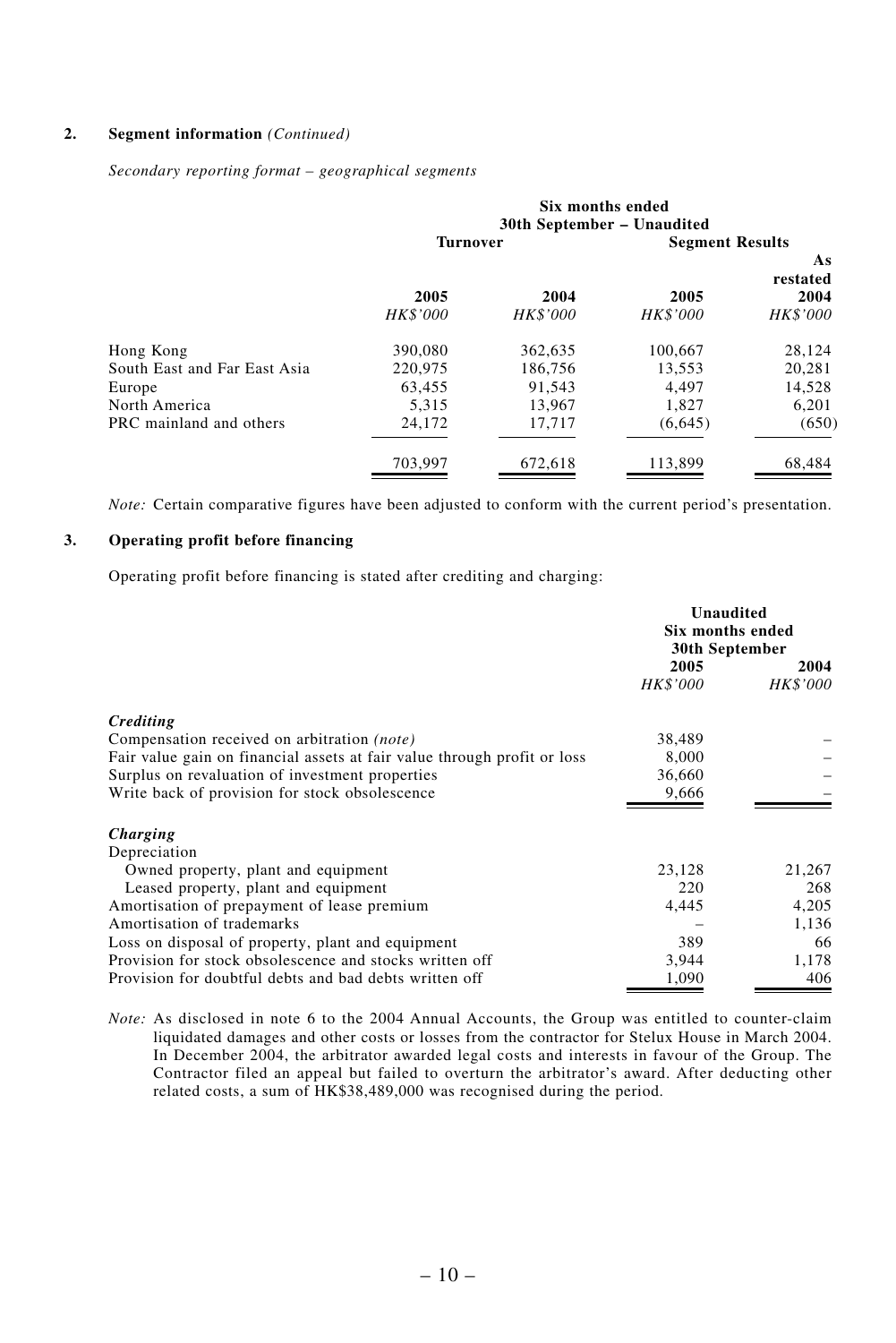# **4. Taxation charge**

Hong Kong profits tax has been provided at the rate of 17.5% (2004: 17.5%) on the estimated assessable profit for the period less relief for available tax losses. Taxation on overseas profits has been calculated on the estimated assessable profit for the period at the rates of taxation prevailing in the countries in which the Group operates.

The amount of taxation charged to the consolidated profit and loss account represents:

|                                           | Unaudited<br>Six months ended<br>30th September |                         |
|-------------------------------------------|-------------------------------------------------|-------------------------|
|                                           | 2005<br>HK\$'000                                | 2004<br><b>HK\$'000</b> |
| Current taxation                          |                                                 |                         |
| Overseas profits tax                      | 4,009                                           | 1,324                   |
| Under provision in respect of prior years | 195                                             | 702                     |
|                                           | 4,204                                           | 2,026                   |
| Deferred taxation                         | 7,934                                           |                         |
| Taxation charge                           | 12,138                                          | 2,026                   |

## **5. Dividend**

|                                                                       | Unaudited<br>Six months ended<br>30th September |                         |
|-----------------------------------------------------------------------|-------------------------------------------------|-------------------------|
|                                                                       | 2005                                            | 2004<br><b>HK\$'000</b> |
|                                                                       | <i>HK\$'000</i>                                 |                         |
| Interim, declared, of HK\$0.01 (2004: HK\$0.01)<br>per ordinary share | 9,513                                           | 9.513                   |

At a meeting held on 20th December 2005, the Directors declared an interim dividend of HK\$0.01 per ordinary share. This declared dividend is not reflected as a dividend payable in the interim accounts, but will be reflected as an appropriation of retained earnings for the year ending 31st March 2006.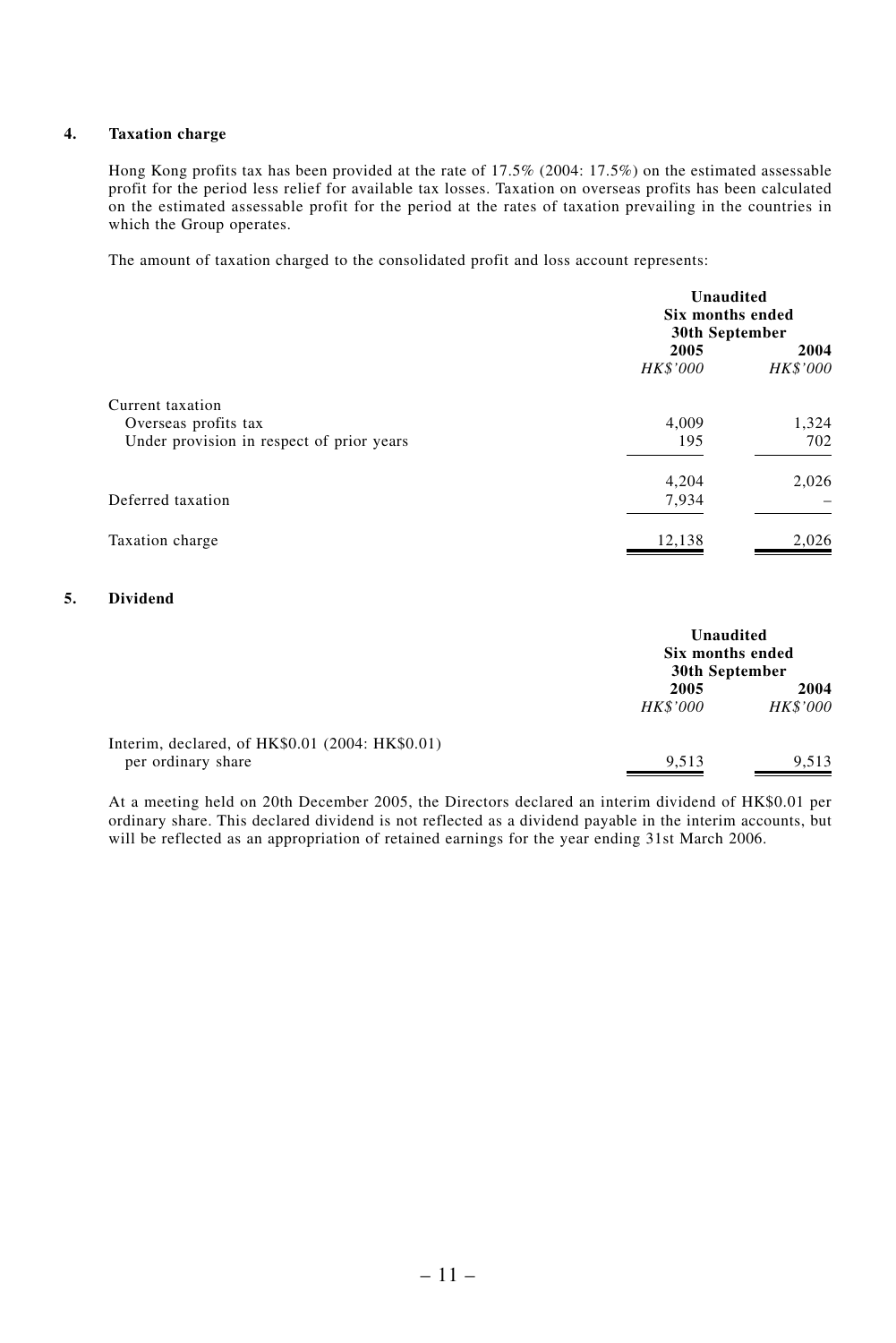## **6. Earnings per share**

#### *Basic*

Basic earnings per share is calculated by dividing the Group's profit attributable to equity holders by the weighted average number of ordinary shares in issue during the period.

|                                                                 | Unaudited<br>Six months ended<br>30th September |                         |
|-----------------------------------------------------------------|-------------------------------------------------|-------------------------|
|                                                                 | 2005<br><b>HK\$'000</b>                         | 2004<br><b>HK\$'000</b> |
| Group's profit attributable to equity holders                   | 68,874                                          | 39,466                  |
| Weighted average number of ordinary shares in issue (thousands) | 951,340                                         | 943,438                 |
| Basic earnings per share (HK cents per share)                   | 7.24                                            | 4.18                    |

#### *Diluted*

The diluted earnings per share for the six months ended 30th September 2005 was not presented as there are no outstanding share options during the period.

The calculation of diluted earnings per share for the six months ended 30th September 2004 was based on the Group's profit attributable to equity holders of HK\$39,466,000 and 946,580,231 shares which is the weighted average number of shares in issue during the period plus the weighted average number of 3,141,847 shares deemed to be issued at no consideration if all outstanding options had been exercised.

|                            | Unaudited<br>Six months ended<br>30th September |                  |
|----------------------------|-------------------------------------------------|------------------|
|                            | 2005<br>HK cents                                | 2004<br>HK cents |
| Diluted earnings per share | N/A                                             | 4.17             |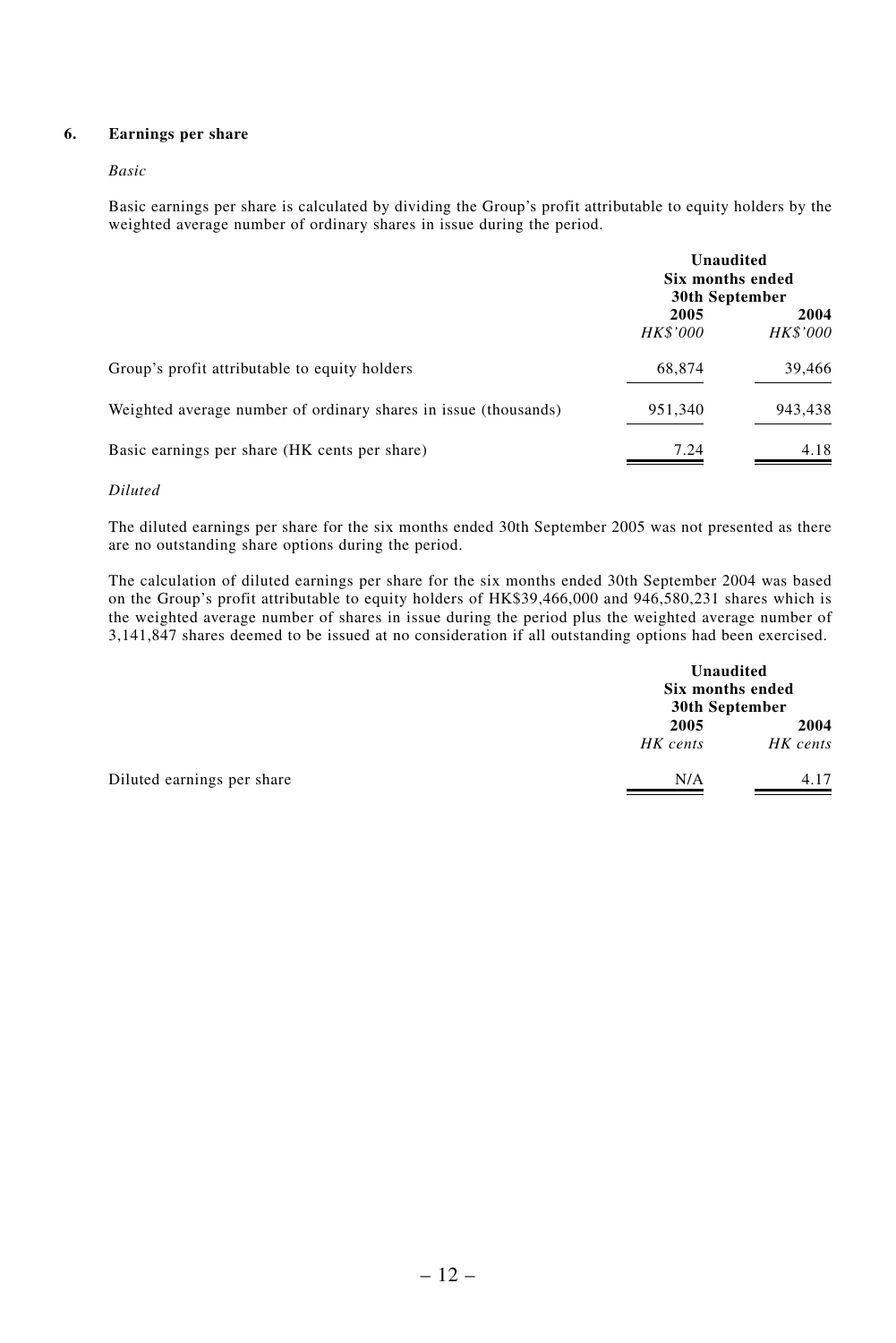# **7. Capital expenditure**

|                                     | HK\$'000                 | <b>Trademarks</b><br><b>Goodwill and licences</b><br>HK\$'000 | <b>Total</b><br>intangible<br>assets<br>HK\$'000 | Property,<br>plant and<br>equipment<br>HK\$'000 | Investment<br>properties<br><b>HK\$'000</b> | Prepayment<br>of lease<br>premium<br>HK\$'000 |
|-------------------------------------|--------------------------|---------------------------------------------------------------|--------------------------------------------------|-------------------------------------------------|---------------------------------------------|-----------------------------------------------|
| Opening net book amount             |                          |                                                               |                                                  |                                                 |                                             |                                               |
| as at 1st April 2005                |                          | 17,052                                                        | 17,052                                           | 154,670                                         | 712,350                                     | 162,830                                       |
| Acquisition of subsidiary (Note 14) | 4,231                    |                                                               | 4,231                                            | 3,107                                           | 9,960                                       |                                               |
| Other additions                     |                          | (19)                                                          | $\equiv$<br>(19)                                 | 27,242                                          | $\equiv$                                    | 10,415                                        |
| Exchange differences<br>Disposals   |                          |                                                               |                                                  | (3,068)<br>(389)                                | $\qquad \qquad -$                           | (3,078)                                       |
| Depreciation/amortisation changes   |                          |                                                               | $\overline{\phantom{0}}$                         |                                                 |                                             | (291)                                         |
| (Note 3)                            |                          | $\equiv$                                                      | $\overline{\phantom{0}}$                         | (23, 348)                                       | $\overline{\phantom{0}}$                    | (4, 445)                                      |
| Surplus on revaluation (Note 3)     |                          | -                                                             | $\overline{\phantom{0}}$                         |                                                 | 36,660                                      |                                               |
| Impairment write-back               |                          |                                                               | $\overline{\phantom{0}}$                         | 257                                             |                                             |                                               |
|                                     |                          |                                                               |                                                  |                                                 |                                             |                                               |
| Closing net book amount             |                          |                                                               |                                                  |                                                 |                                             |                                               |
| as at 30th September 2005           | 4,231                    | 17,033                                                        | 21,264                                           | 158,471                                         | 758,970                                     | 165,431                                       |
|                                     |                          |                                                               |                                                  |                                                 |                                             |                                               |
| Opening net book amount             |                          |                                                               |                                                  |                                                 |                                             |                                               |
| as at 1st April 2004                | $\overline{\phantom{0}}$ | 19,160                                                        | 19,160                                           | 155,211                                         | 558,020                                     | 166,428                                       |
| <b>Additions</b>                    |                          |                                                               |                                                  | 19.771                                          |                                             | 4,806                                         |
| Exchange differences<br>Disposals   |                          | 103                                                           | 103<br>$\overline{\phantom{0}}$                  | (1,930)<br>(292)                                |                                             | (3,053)<br>(842)                              |
| Depreciation/amortisation           |                          |                                                               |                                                  |                                                 |                                             |                                               |
| changes (Note 3)                    |                          | (1, 136)                                                      | (1, 136)                                         | (21, 535)                                       |                                             | (4,205)                                       |
|                                     |                          |                                                               |                                                  |                                                 |                                             |                                               |
| Closing net book amount             |                          |                                                               |                                                  |                                                 |                                             |                                               |
| as at 30th September 2004           |                          | 18,127                                                        | 18,127                                           | 151,225                                         | 558,020                                     | 163,134                                       |
|                                     |                          |                                                               |                                                  |                                                 |                                             |                                               |
| Additions                           |                          |                                                               |                                                  | 27,184                                          |                                             | 843                                           |
| Exchange differences                |                          | 167                                                           | 167                                              | 2,756                                           |                                             | 3,310                                         |
| Surplus on revaluation              |                          | -                                                             | $\qquad \qquad -$                                |                                                 | 154,330                                     |                                               |
| Disposals                           |                          |                                                               |                                                  | (65)                                            |                                             | (21)                                          |
| Depreciation/amortisation changes   |                          | (1,242)                                                       | (1,242)                                          | (25, 268)                                       |                                             | (4, 436)                                      |
| Impairment                          |                          |                                                               |                                                  | (1,162)                                         |                                             |                                               |
| Closing net book amount             |                          |                                                               |                                                  |                                                 |                                             |                                               |
| as at 31st March 2005               |                          | 17,052                                                        | 17,052                                           | 154,670                                         | 712,350                                     | 162,830                                       |
|                                     |                          |                                                               |                                                  |                                                 |                                             |                                               |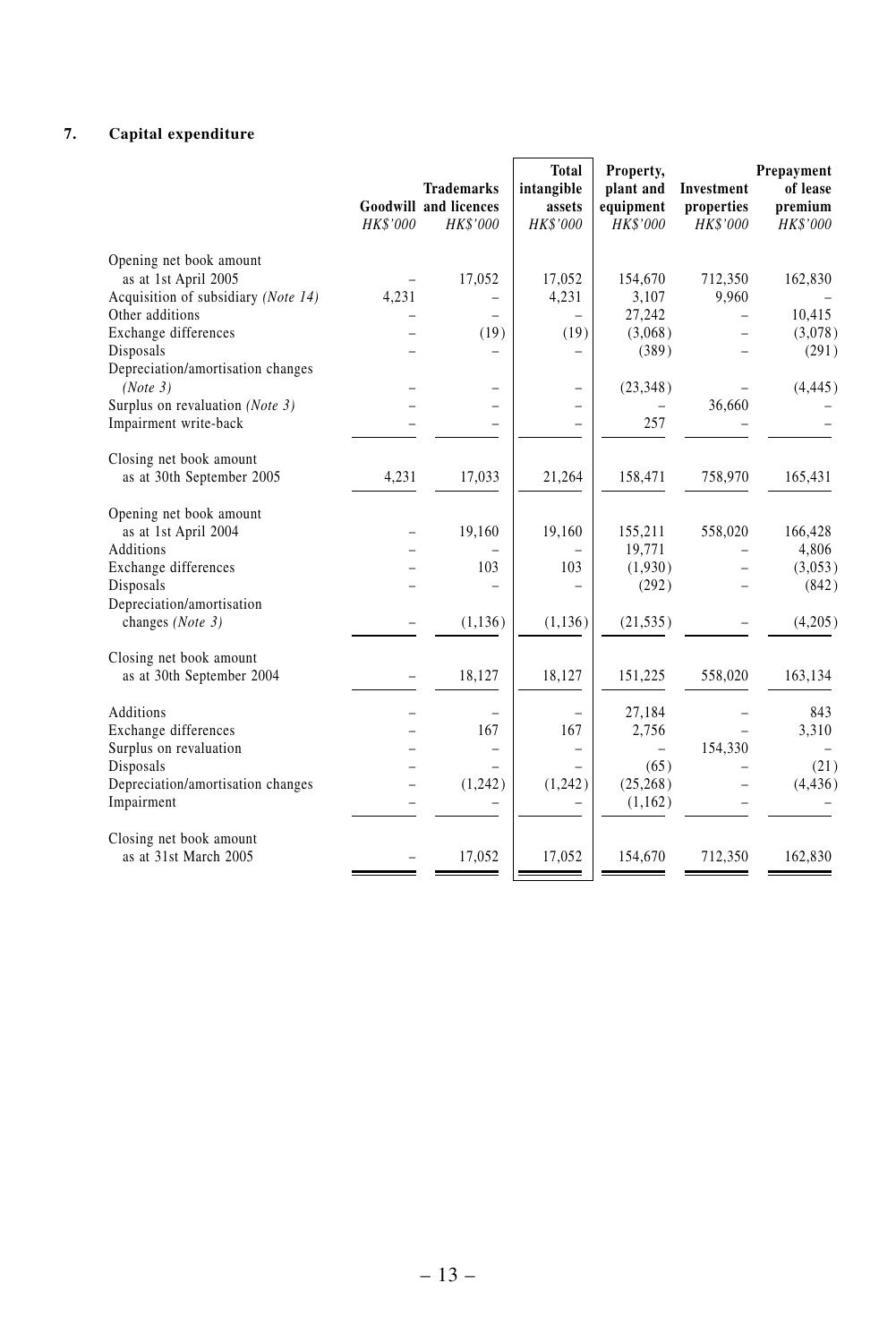#### **8. Debtors and prepayments**

The Group allows an average credit period of 60 days to its trade debtors. Included in debtors and prepayments are trade debtors (net of provision for doubtful debts) with the following aging analysis:

|                                         | Unaudited<br>30th September<br>2005<br>HK\$'000 | Audited<br>31st March<br>2005<br><b>HK\$'000</b> |
|-----------------------------------------|-------------------------------------------------|--------------------------------------------------|
| Trade debtors                           |                                                 |                                                  |
| 60 days or below                        | 68,067                                          | 15,360                                           |
| Over 60 days                            | 45,680                                          | 28,916                                           |
|                                         | 113,747                                         | 44,276                                           |
| Deposits, prepayments and other debtors | 307,289                                         | 248,554                                          |
|                                         | 421,036                                         | 292,830                                          |

# **9. Creditors and accruals**

Included in creditors and accruals are trade creditors with the following aging analysis:

|                              | <b>Unaudited</b><br>30th September<br>2005<br>HK\$'000 | <b>Audited</b><br>31st March<br>2005<br><b>HK\$'000</b> |
|------------------------------|--------------------------------------------------------|---------------------------------------------------------|
| Trade creditors              |                                                        |                                                         |
| 60 days or below             | 150,634                                                | 62,306                                                  |
| Over 60 days                 | 77,031                                                 | 69,622                                                  |
|                              | 227,665                                                | 131,928                                                 |
| Other creditors and accruals | 171,452                                                | 152,508                                                 |
|                              | 399,117                                                | 284,436                                                 |

## **10. Share capital**

|                                                    | Number of shares<br>of HK\$0.1 each |
|----------------------------------------------------|-------------------------------------|
| Issued and fully paid:                             |                                     |
| At 1st April 2004<br>Issue of shares <i>(note)</i> | 943,340,023<br>6,000,000            |
| At 30th September 2004                             | 949,340,023                         |
| At 1st April 2005 and 30th September 2005          | 951,340,023                         |

*Note:*

All the share options outstanding as at 31st March 2004 were exercised. 6,000,000 ordinary shares were issued in September 2004 and 2,000,000 ordinary shares were issued in October 2004. The exercise price was HK\$0.248 per ordinary share.

There were no further share options exercised, granted or lapsed during the period ended 30th September 2005.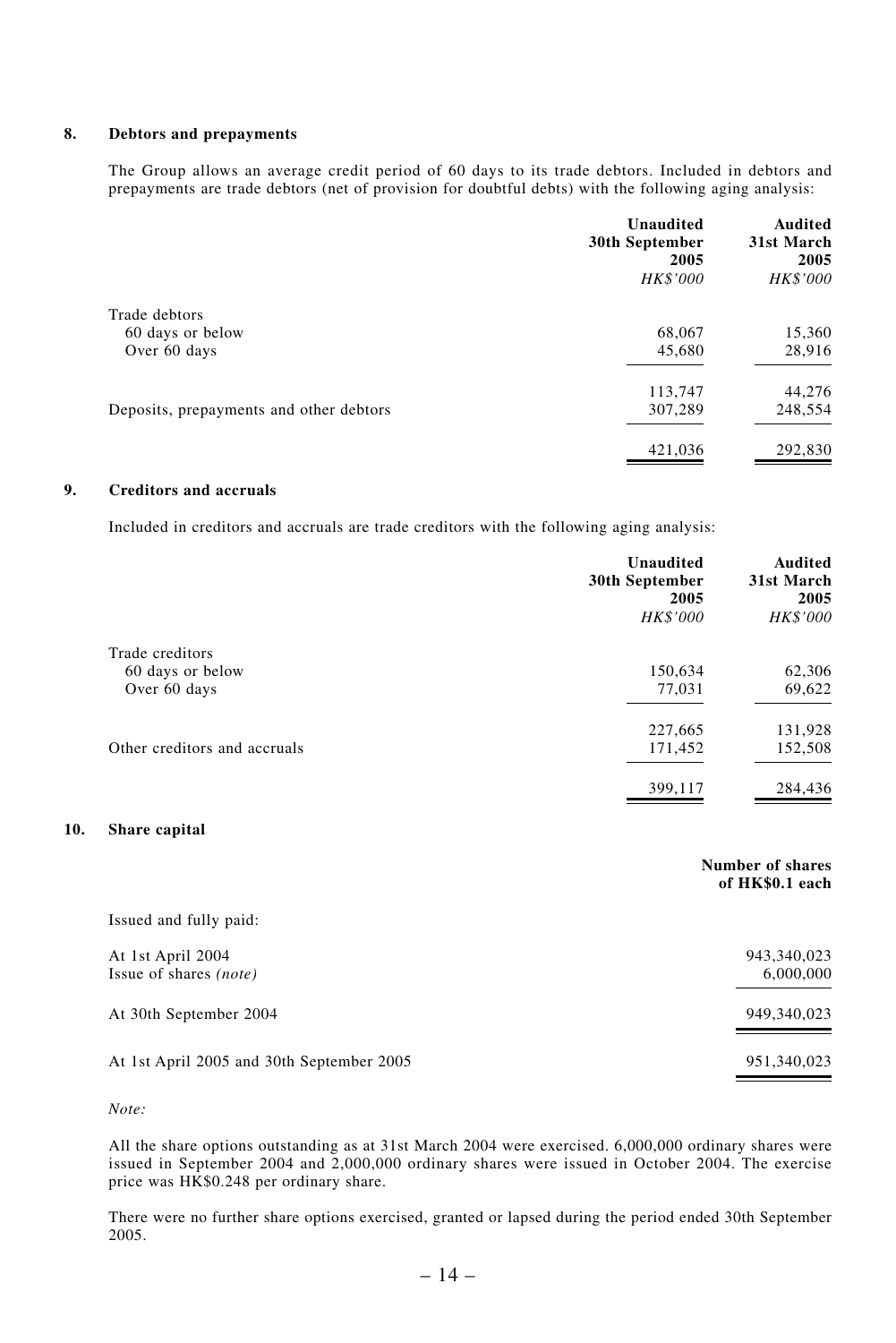## **11. Other non-current liabilities**

|                                         |     | Unaudited<br>30th September<br>2005<br><b>HK\$'000</b> | Audited<br>31st March<br>2005<br><b>HK\$'000</b> |
|-----------------------------------------|-----|--------------------------------------------------------|--------------------------------------------------|
| Bank loans, secured                     | (a) | 373,524                                                | 290,787                                          |
| Loan from related companies             | (b) | 41,609                                                 | 11,580                                           |
| Obligations under finance leases        | (c) | 834                                                    | 817                                              |
| Amount payable within one year included |     | 415,967                                                | 303,184                                          |
| under current liabilities               |     | (15,292)                                               | (23, 465)                                        |
|                                         |     | 400,675                                                | 279,719                                          |

## *Note:*

(a) The maturity of bank loans are as follows:

|                                 | Unaudited<br>30th September<br>2005<br><b>HK\$'000</b> | Audited<br>31st March<br>2005<br>HK\$'000 |
|---------------------------------|--------------------------------------------------------|-------------------------------------------|
| Within 1 year                   | 14,993                                                 | 11,617                                    |
| Between 1 year and 2 years      | 29,427                                                 | 14,242                                    |
| Between 2 years and 5 years     | 263,049                                                | 207,728                                   |
| Wholly repayable within 5 years | 307,469                                                | 233,587                                   |
| Over 5 years                    | 66,055                                                 | 57,200                                    |
|                                 | 373,524                                                | 290,787                                   |

(b) The loans from related companies are unsecured, interest-free and not expected to be repaid within the next twelve months from the end of the financial period. The carrying amounts of loans from related companies approximate their fair values.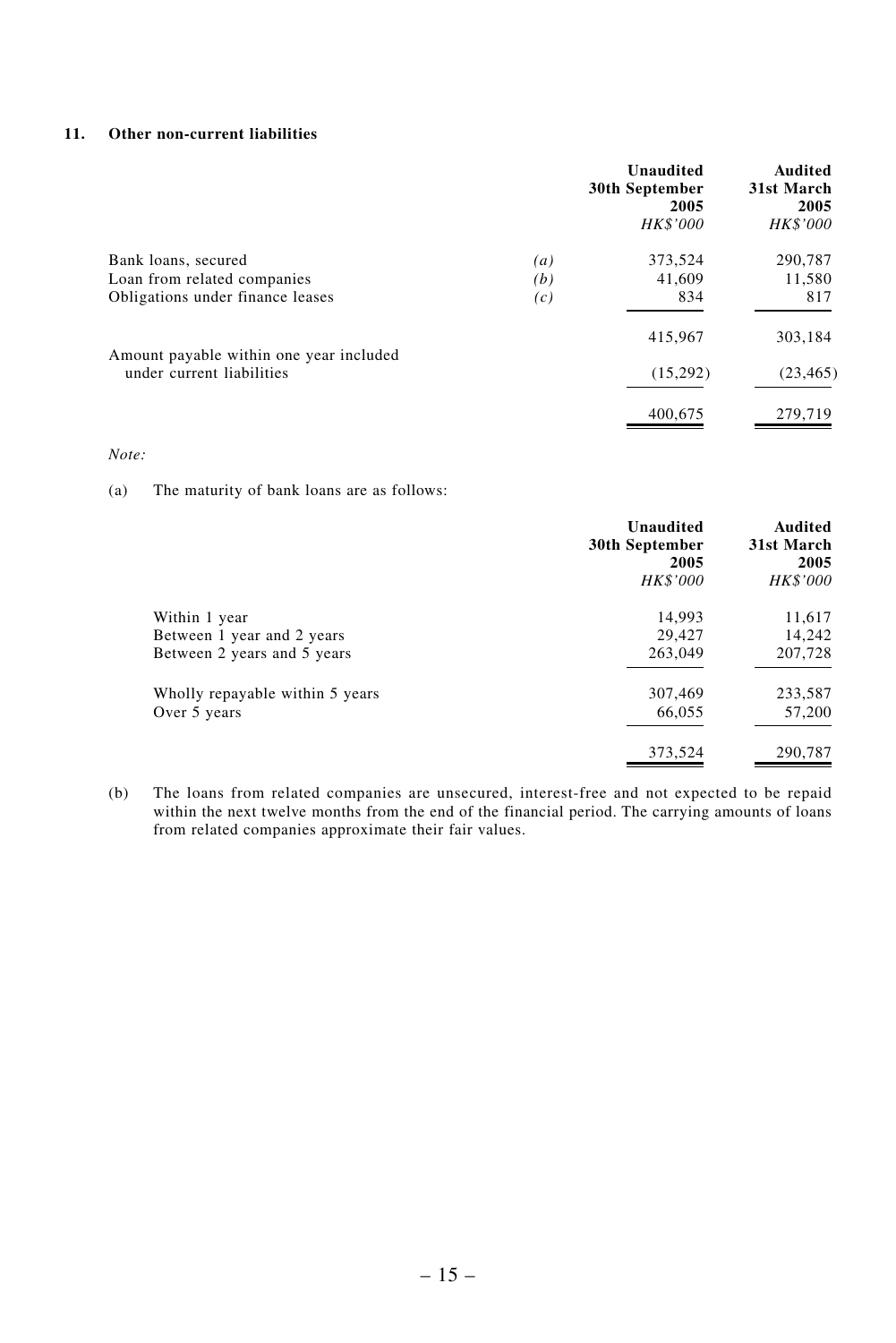# **11. Other non-current liabilities** *(Continued)*

## *Note: (Continued)*

(c) The obligations under finance leases are repayable as follows:

|                                            | Minimum lease payments |                 |  |
|--------------------------------------------|------------------------|-----------------|--|
|                                            | Unaudited              | Audited         |  |
|                                            | 30th September         | 31st March      |  |
|                                            | 2005                   | 2005            |  |
|                                            | <b>HK\$'000</b>        | <b>HK\$'000</b> |  |
| Within 1 year                              | 342                    | 311             |  |
| Between 1 year and 2 years                 | 251                    | 300             |  |
| Between 2 years and 5 years                | 367                    | 342             |  |
| Over 5 years                               |                        |                 |  |
|                                            | 960                    | 953             |  |
| Future finance charges on finance leases   | (126)                  | (136)           |  |
| Present value of finance lease liabilities | 834                    | 817             |  |

|                             | <b>Present value</b>   |                    |  |
|-----------------------------|------------------------|--------------------|--|
|                             | Unaudited              | Audited            |  |
|                             | 30th September<br>2005 | 31st March<br>2005 |  |
|                             | HK\$'000               | HK\$'000           |  |
| Within 1 year               | 299                    | 268                |  |
| Between 1 year and 2 years  | 219                    | 253                |  |
| Between 2 years and 5 years | 316                    | 296                |  |
| Over 5 years                | -                      |                    |  |
|                             | 834                    | 817                |  |

# **12. Commitments**

|                                                                           | Unaudited<br>30th September<br>2005<br><b>HK\$'000</b> | Audited<br>31st March<br>2005<br><b>HK\$'000</b> |
|---------------------------------------------------------------------------|--------------------------------------------------------|--------------------------------------------------|
| Commitments in respect of expenditure on property, plant<br>and equipment |                                                        |                                                  |
| Contracted but not provided for<br>Authorised but not contracted for      | 4,126                                                  | 1.825<br>420                                     |
|                                                                           | 4,126                                                  | 2.245                                            |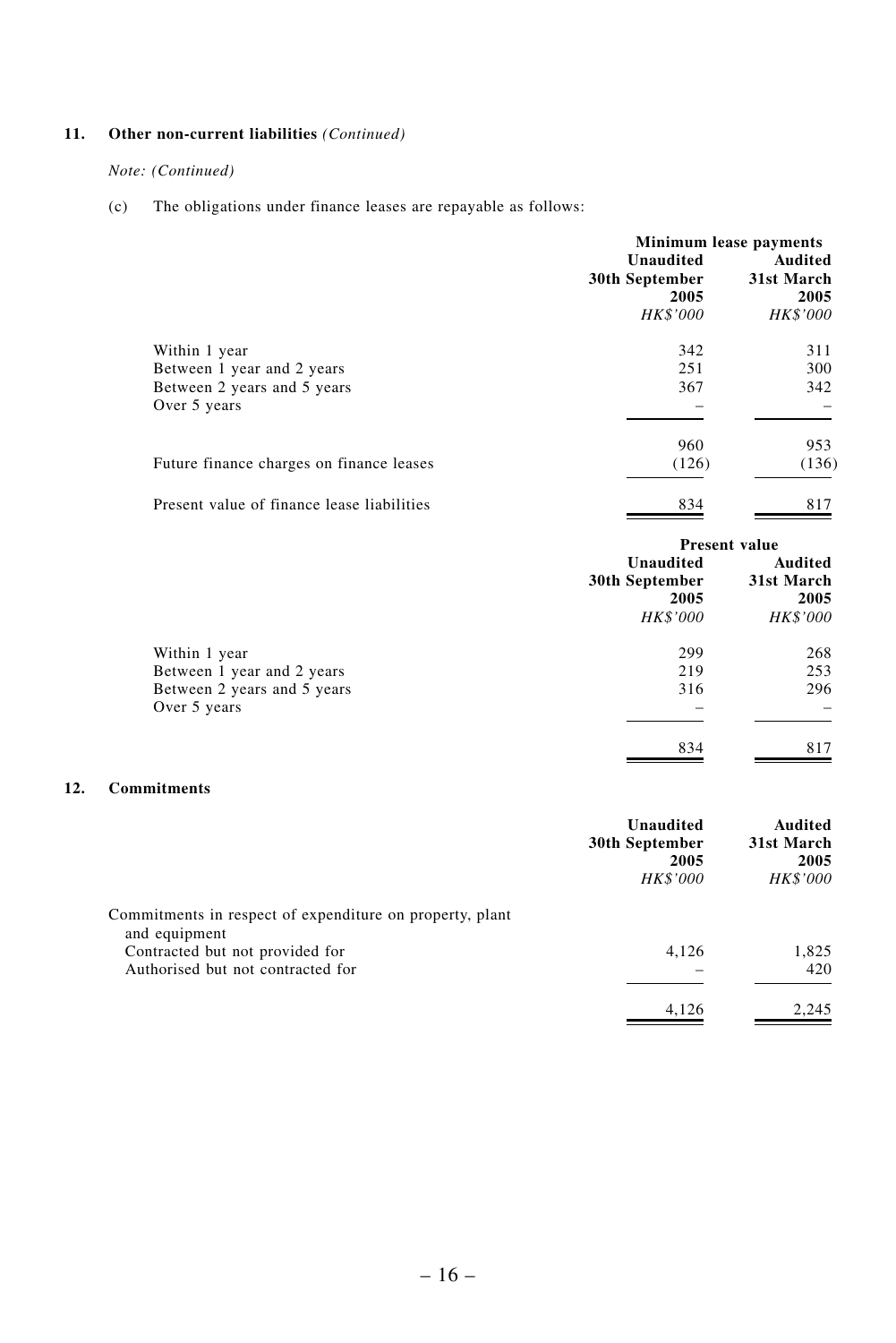#### **13. Related party transactions**

The Group is controlled by the estate of Mr Wong Chue Meng. It is interested in approximately 70% of the issued share capital of the Company. The remaining 30% of the shares are widely held. The ultimate holding company of the Group is Yee Hing Company Limited (incorporated in Hong Kong). The estate of Mr Wong Chue Meng has controlling interest in Yee Hing Company Limited.

The following transactions were carried out with related parties:

*(i) Sales of goods and services*

|                                                                 |     | For the six months ended                                 |                         |  |
|-----------------------------------------------------------------|-----|----------------------------------------------------------|-------------------------|--|
|                                                                 |     | 30th September 30th September<br>2005<br><b>HK\$'000</b> | 2004<br><b>HK\$'000</b> |  |
| Rental income received and receivable from<br>related companies | (a) | 810                                                      | 881                     |  |
| Interest income receivable from a related company               | (b) | 1.664                                                    | 2.139                   |  |

*(a) On 14th August 2001, Stelux Holdings Limited, a wholly owned subsidiary company of the Company, entered into lease agreements with Yee Hing Company Limited, the ultimate holding company, and International Optical Manufacturing Company Limited, a 60% owned subsidiary company of Yee Hing Company Limited for the lease of office premises at Stelux House for a period of up to three years expired on 14th August 2004 at a monthly rental of HK\$55,900 and HK\$95,040 respectively.*

*The leases were renewed on 9th August 2004 for lease terms expiring on 31st March 2007 at a monthly rental of HK\$49,450 and HK\$85,536 respectively.*

- *(b) The related company is Bangkok Land Public Company Limited. The estate of Mr Wong Chue Meng is a substantial shareholder of this company.*
- *(ii) Purchases of goods and services*

|                                                        | 2005<br><i>HK\$'000</i> | For the six months ended<br>30th September 30th September<br>2004<br><b>HK\$'000</b> |
|--------------------------------------------------------|-------------------------|--------------------------------------------------------------------------------------|
| Vision Pro Trading Company Limited                     | 2,746                   | 1,750                                                                                |
| International Optical Manufacturing Company Limited    | 51                      | 111                                                                                  |
| Dongguan Xiaoshi Optical Manufacturing Company Limited |                         | 608                                                                                  |
| Muang Thong Seiko                                      | 4.085                   | 3,128                                                                                |
| Thong Sia Company (Singapore) Private Limited          | 4.209                   | 6.699                                                                                |
| Thong Sia Sdn Bhd                                      | 5.401                   | 5.059                                                                                |
| Thong Sia Watch Company Limited                        | 14,521                  | 12,014                                                                               |
| Interest expense paid to a related company             | 30                      | 349                                                                                  |
| Interest expense paid to a shareholder                 | 50                      |                                                                                      |
| Interest expense paid to directors                     | 8                       | 774                                                                                  |
| Interest expense paid to the ultimate holding company  | 88                      |                                                                                      |
|                                                        | 31,189                  | 30,492                                                                               |

The related companies are companies which are subsidiaries of Yee Hing Company Limited, the ultimate holding company, or controlled by certain substantial shareholders of the Company. Thong Sia Company (Singapore) Private Limited, Thong Sia Watch Company Limited and Thong Sia Sdn Bhd were acquired by the Group on 30th September 2005 and become subsidiaries of the Group since then.

Purchases of goods were conducted at prices and terms no less favourable than those available from third party suppliers.

Except for the above, the terms of these related party transactions have not changed from those disclosed in the Annual Report 2005.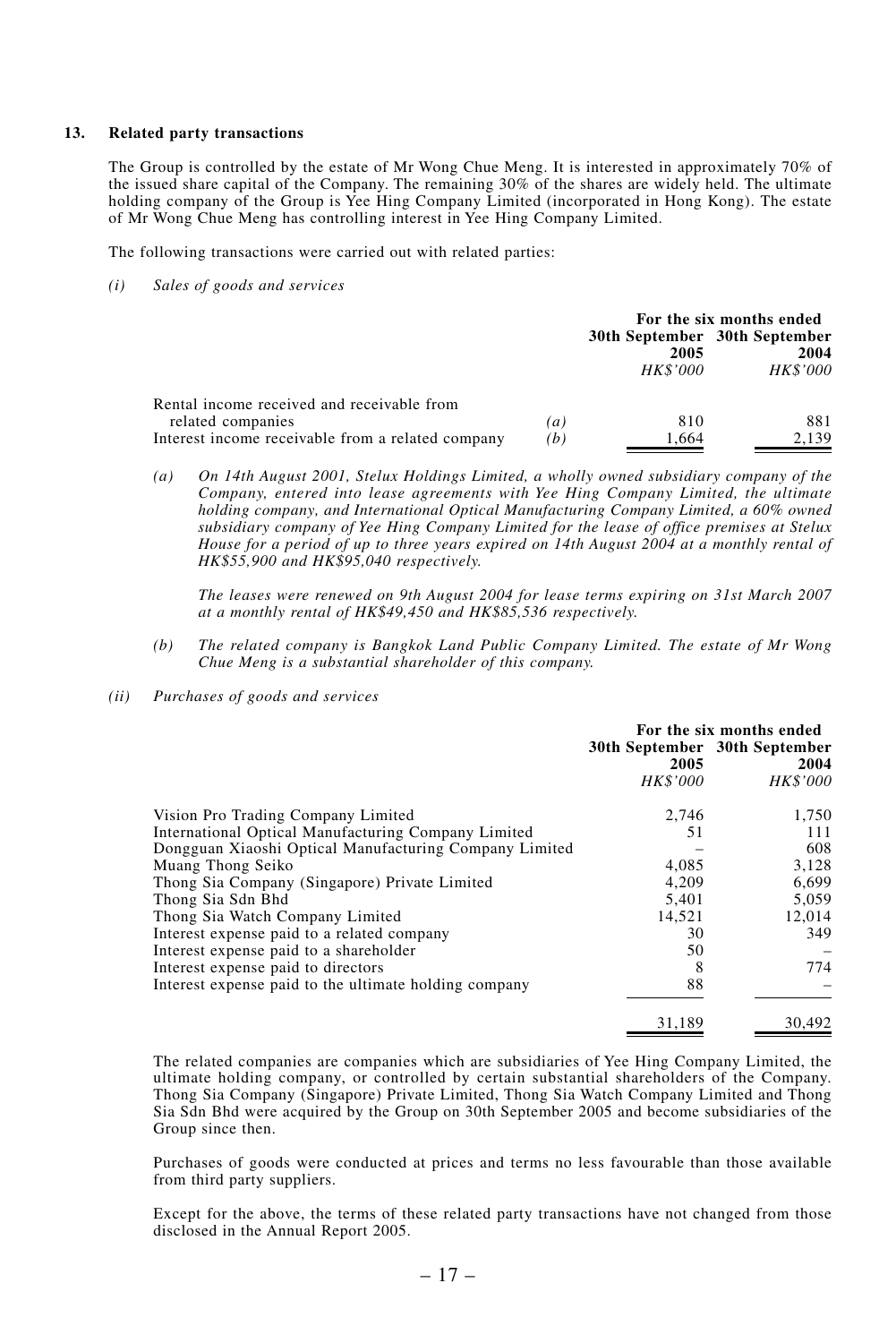#### **13. Related party transactions** *(Continued)*

#### *(iii) Key management compensation*

|                                                                             | 2005<br><b>HK\$'000</b> | For the six months ended<br>30th September 30th September<br>2004<br>HK\$'000 |
|-----------------------------------------------------------------------------|-------------------------|-------------------------------------------------------------------------------|
| Salaries and other short-term employee benefits<br>Other long-term benefits | 11,525<br>115           | 9,308<br>119                                                                  |
|                                                                             | 11,640                  | 9,427                                                                         |

*(iv) Period/year-end balances arising from rental income, interest income and purchases of goods*

|                                                        | As at                  |                    |  |
|--------------------------------------------------------|------------------------|--------------------|--|
|                                                        | 30th September<br>2005 | 31st March<br>2005 |  |
|                                                        | <b>HK\$'000</b>        | HK\$'000           |  |
| Rent receivable from:                                  |                        |                    |  |
| Yee Hing Company Limited                               | 125                    | 145                |  |
| Interest receivable from:                              |                        |                    |  |
| Bangkok Land Public Company Limited                    | 33,928                 | 32,264             |  |
| Trading balances receivable from/(payable to):         |                        |                    |  |
| Muang Thong Seiko                                      | (3, 463)               | (1,705)            |  |
| Vision Pro Trading Company Limited                     | (1,369)                | (999)              |  |
| International Optical Manufacturing Company Limited    | (51)                   |                    |  |
| Dongguan Xiaoshi Optical Manufacturing Company Limited | 663                    | 663                |  |
|                                                        | (4,220)                | (2,041)            |  |

#### **14. Acquisition of subsidiaries**

On 30th September 2005, the Group acquired 100.0%, 96.0% and 94.4% equity interests respectively in Thong Sia Company (Singapore) Pte Limited, Thong Sia Watch Company Limited and Thong Sia Sdn Bhd (collectively "Thong Sia "). Thong Sia is principally engaged in the wholesaling of Seiko watches, clocks and optical products in Singapore, Hong Kong and Malaysia.

Details of net assets acquired and goodwill are as follows:

|                                                                                       | <b>HK\$'000</b> |
|---------------------------------------------------------------------------------------|-----------------|
| Purchase consideration:<br>$-$ Cash paid<br>- Direct cost relating to the acquisition | 55,268<br>4,000 |
| Fair value of net assets acquired – shown as below                                    | (55,037)        |
| Goodwill                                                                              | 4,231           |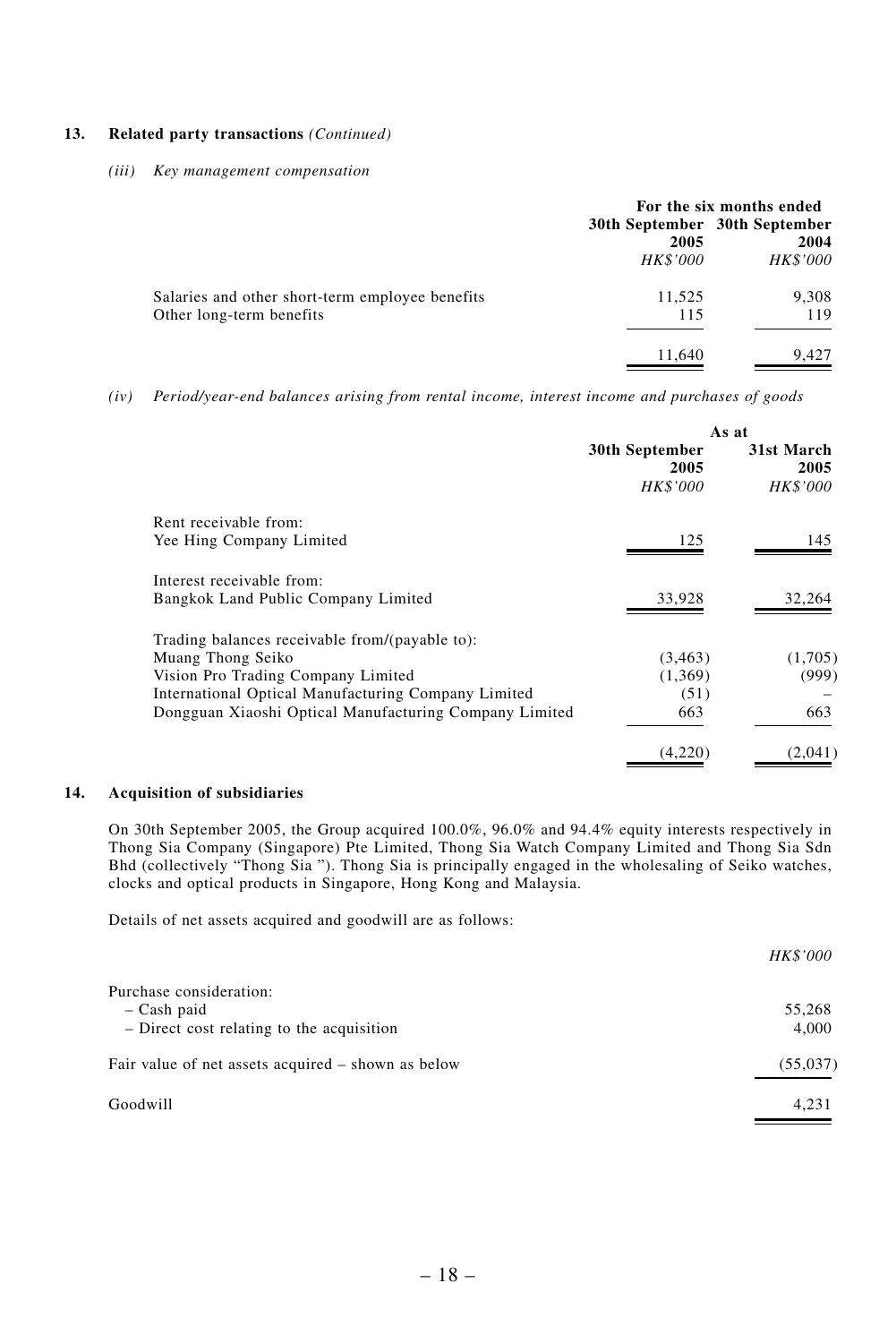### **14. Acquisition of subsidiaries** *(Continued)*

The goodwill is attributable to the future profitability of the acquired business and the synergies expected to arise after the Group's acquisition of Thong Sia.

The assets and liabilities arising from the acquisition are as follows:

|                                                  |                   | Thong Sia<br>Companies'<br>carrying |
|--------------------------------------------------|-------------------|-------------------------------------|
|                                                  | <b>Fair value</b> | amount                              |
|                                                  | <b>HK\$'000</b>   | <b>HK\$'000</b>                     |
| Property, plant and equipment                    | 3,107             | 3,107                               |
| Investment properties                            | 9.960             | 9.960                               |
| Deferred tax assets                              | 941               | 941                                 |
| <b>Stocks</b>                                    | 63,743            | 63,743                              |
| Debtors and prepayments                          | 59,724            | 59,724                              |
| Cash and cash equivalents                        | 30.165            | 30,165                              |
| Deferred tax liabilities                         | (1, 557)          | (1, 557)                            |
| Loans from related companies                     | (41, 609)         | (41,609)                            |
| Bank overdrafts and short term loans, unsecured  | (13,216)          | (13,216)                            |
| Taxation payable                                 | (1, 447)          | (1, 447)                            |
| Creditors and accruals                           | (50, 901)         | (50, 901)                           |
| Net assets                                       | 58,910            | 58,910                              |
| Minority interests                               | (3,873)           |                                     |
| Net assets acquired                              | 55,037            |                                     |
| Purchase consideration settled in cash           |                   | 59,268                              |
| Cash and cash equivalents in subsidiary acquired |                   | 30,165                              |
| Cash outflow on acquisition                      |                   | 29,103                              |

There were no significant acquisitions for the year ended 31st March 2005.

### **15. Event after the balance sheet date**

Subsequent to the balance sheet date, an agreement was entered into between the Group with Yee Hing Company Limited ("Yee Hing") on 20th December 2005, pursuant to which the Company has agreed to dispose of Stelux House to Yee Hing for a cash consideration of HK\$820,000,000 through the disposal of the entire issued share capital of Stelux Holdings International (BVI) Limited ("Stelux (BVI)") following a group reorganisation of the Company. Following the completion of such group reorganisation of the Company and immediately prior to the completion of the Agreement, the sole assets of Stelux (BVI) will be the entire issued share capital of Stelux Holdings Limited ("SHL") and SHL, which is the current registered owner of 100% interest in Stelux House, will in turn own the property as its sole asset.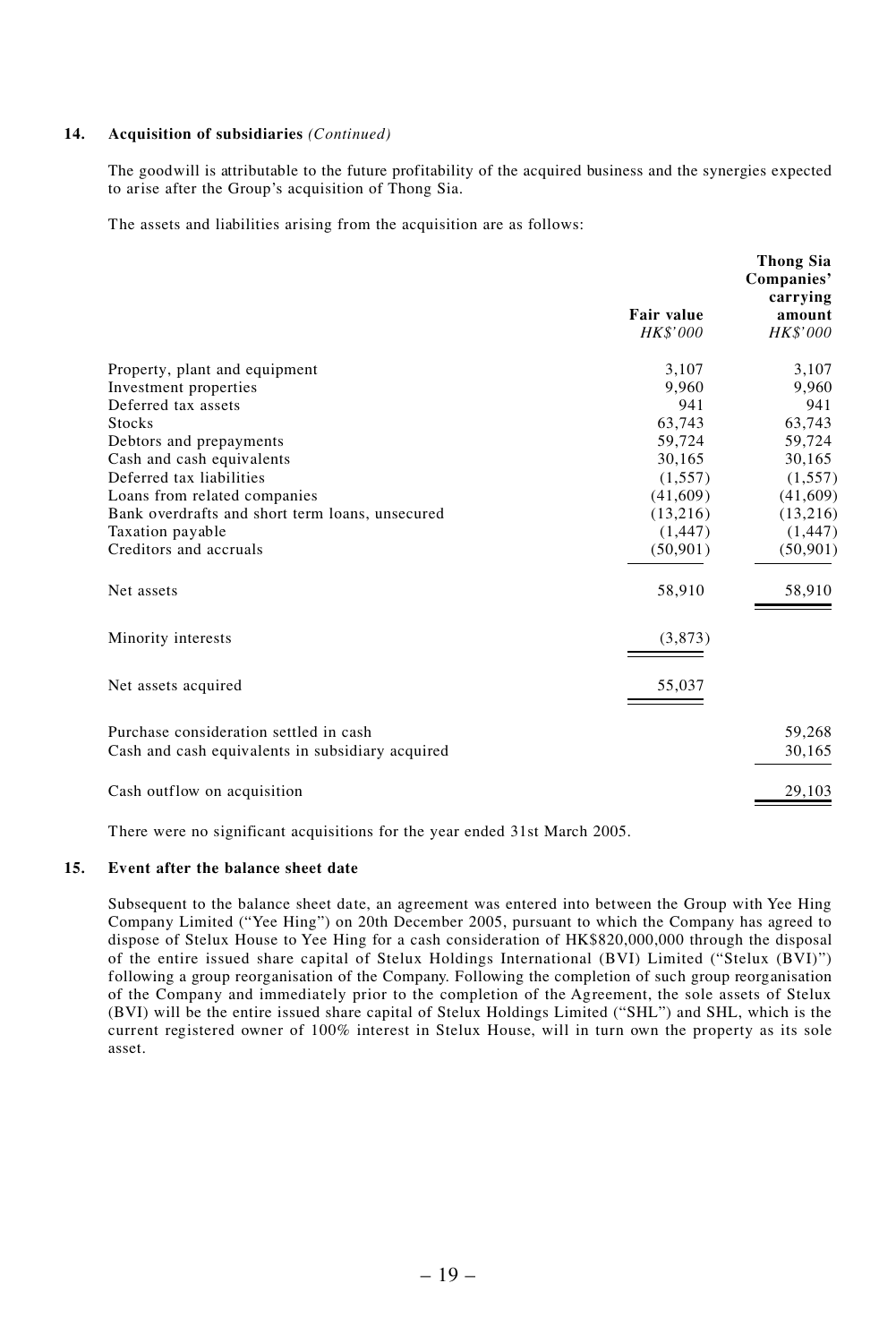# **MANAGEMENT DISCUSSION AND ANALYSIS**

# **REVIEW OF GROUP OPERATIONS**

The Group is pleased to announce a profit attributable to shareholders of HK\$68.8 million for the six months ended 30th September 2005 compared to a profit of HK\$39 million during the same period last year. Group turnover increased by 4.7% from HK\$673 million to HK\$704 million over the corresponding period. The Directors have proposed that an interim dividend of HK\$0.01 per share be payable for the six months ended 30th September 2005.

# **Turnover**

Poor consumer sentiment across South East Asian countries brought on by high oil prices and escalating interest rates, coupled with mainland visitors delaying their trips to Hong Kong for the Disney opening in September affected the first half turnover of our watch retail business, City Chain Group ("City Chain"). City Chain did not meet its targeted double-digit growth in turnover. Turnover increased by only 4%. However, market share and gross profit margins were maintained.

Our optical retail business, Optical 88 Group ("Optical 88"), showed strong growth because of gains in market share in Hong Kong and South East Asia. Compared to the first six months of last year, turnover at Optical 88 increased by 26%.

Because of the end of the adidas watch global license, our Watch Manufacturing, Export and Trading Division reported a decrease in turnover of 27% compared to the same time last year.

## **Profit and Loss**

Excluding the revaluation surplus on the Group's investment properties, interests and legal costs recovered from an arbitration, other related expenses and the loss related to the Hipo.fant business, the Group reported an operating profit before tax of HK\$20 million compared to a profit of HK\$47 million over the same period last year.

The decrease in operating profit was largely because of the performance of City Chain which reported a loss of HK\$3 million compared to profits of HK\$30 million over the first six months last year. This was due to an increase in operating costs like rent, newly launched advertising on the CYMA brand and setting up expenses to build the PRC market. However, as of the date of this announcement, the benefits reaped from the CYMA brand advertising has been satisfactory and in the longer term, we expect investments made in this regard to be recouped. City Chain PRC turnover has started to pick up since September as a result of the newly launched CYMA advertising campaign.

Despite the disappointing performance of our watch retail business in the first half year, baring unforeseen circumstances, we are still confident of becoming profitable during the full financial year.

Significant growth in profits was reported by Optical 88 - an increase of 42% boosting profits before tax to HK\$15.4 million compared to HK\$11 million during the corresponding period last year. This was due to increased gross profit margins and improved market share. Organic expansion of Optical 88 in South East Asian and PRC markets is making good progress.

Hipo.fant incurred a loss of HK\$8 million during the first half of the financial year. This was not unexpected. Due to accounting policy, the loss was not included as a provision in the accounts for the previous financial year 2004/2005. Based on performance in the third quarter of the financial year, we expect to see further losses of no more than HK\$3 million until closure of this business in March 2006.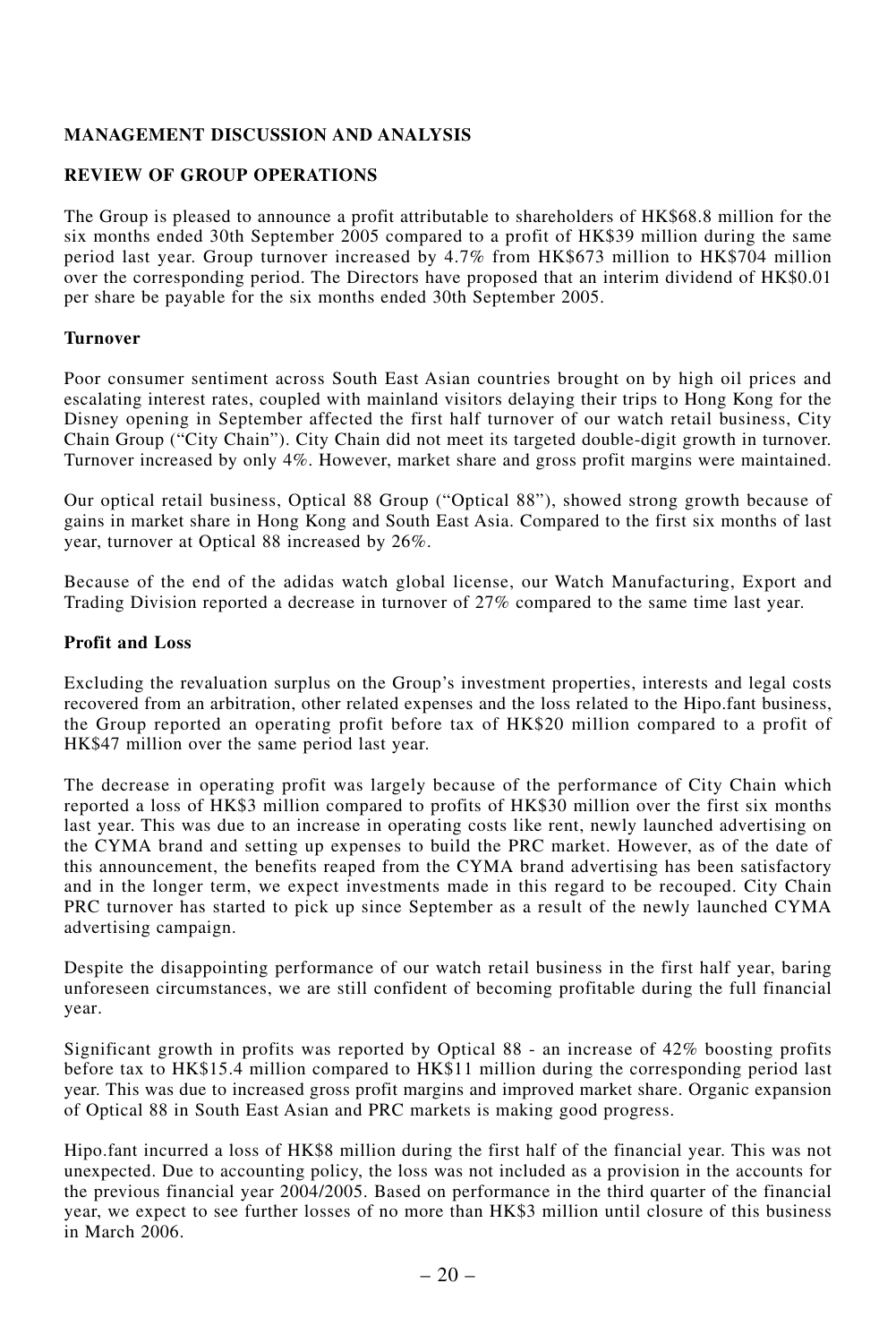# **Business Strategy**

During the first six months, the Group has been busy restructuring its businesses to clearly focus on watch and optical products, businesses where we enjoy competitive advantages and good market share.

Firstly, in September 2005, the Group has completed the acquisition of the Thong Sia Group ("Thong Sia"), the sole distributor for Seiko watches, clocks and optical products in Hong Kong, Singapore and Malaysia from our substantial shareholder. The profits and turnover for this business will only be reflected in the second half of the year and performance up to now has been up to expectation.

The inclusion of Thong Sia into the Group enhances the Group's leadership position in the Asian watch retail and wholesale industry. The Group believes that the synergy effect between Thong Sia and City Chain will boost prospects for future growth in both businesses.

The strategy of injecting the substantial shareholder's watch and optical businesses into the Group would further align the interests of all shareholders in the Group and minimise connected transactions in the core businesses.

Secondly, the proposed disposal of Stelux House to the Group's substantial shareholder, as announced separately today, is also in line with our business strategy. Through this disposal, we believe that future Group operating results will no longer be affected by fluctuations in the property market. In addition, the disposal will increase the Group's return on capital and further reduce bank borrowings.

The Directors have resolved to recommend distribution of a special dividend of HK\$0.50 per share to shareholders subject to the disposal being approved at a Special General Meeting by the Group's independent shareholders.

When all this restructuring is complete, the Group will become highly focused on watch and optical products, with its value based on recurring earnings from these two core businesses.

# **FINANCE**

The Group's bank borrowings at balance sheet date was HK\$601 million (at 31st March 2005: HK\$495 million), out of which, HK\$243 million (at 31st March 2005: HK\$216 million) were repayable within 12 months. The Group's gearing ratio at balance sheet date was 0.60 (at 31st March 2005: 0.51), which was calculated based on the Group's bank borrowings and shareholders' funds of HK\$1,010 million (at 31st March 2005: HK\$963 million).

Of the Group's bank borrowings, 4% (at 31st March 2005: 3%) were denominated in foreign currencies. The Group's bank borrowings denominated in Hong Kong Dollars were on a floating rate basis at either bank prime lending rates or short-term inter-bank offer rates.

The Group does not engage in speculative derivative trading.

# **CAPITAL STRUCTURE OF THE GROUP**

There was no change in the capital structure of the Group during the period.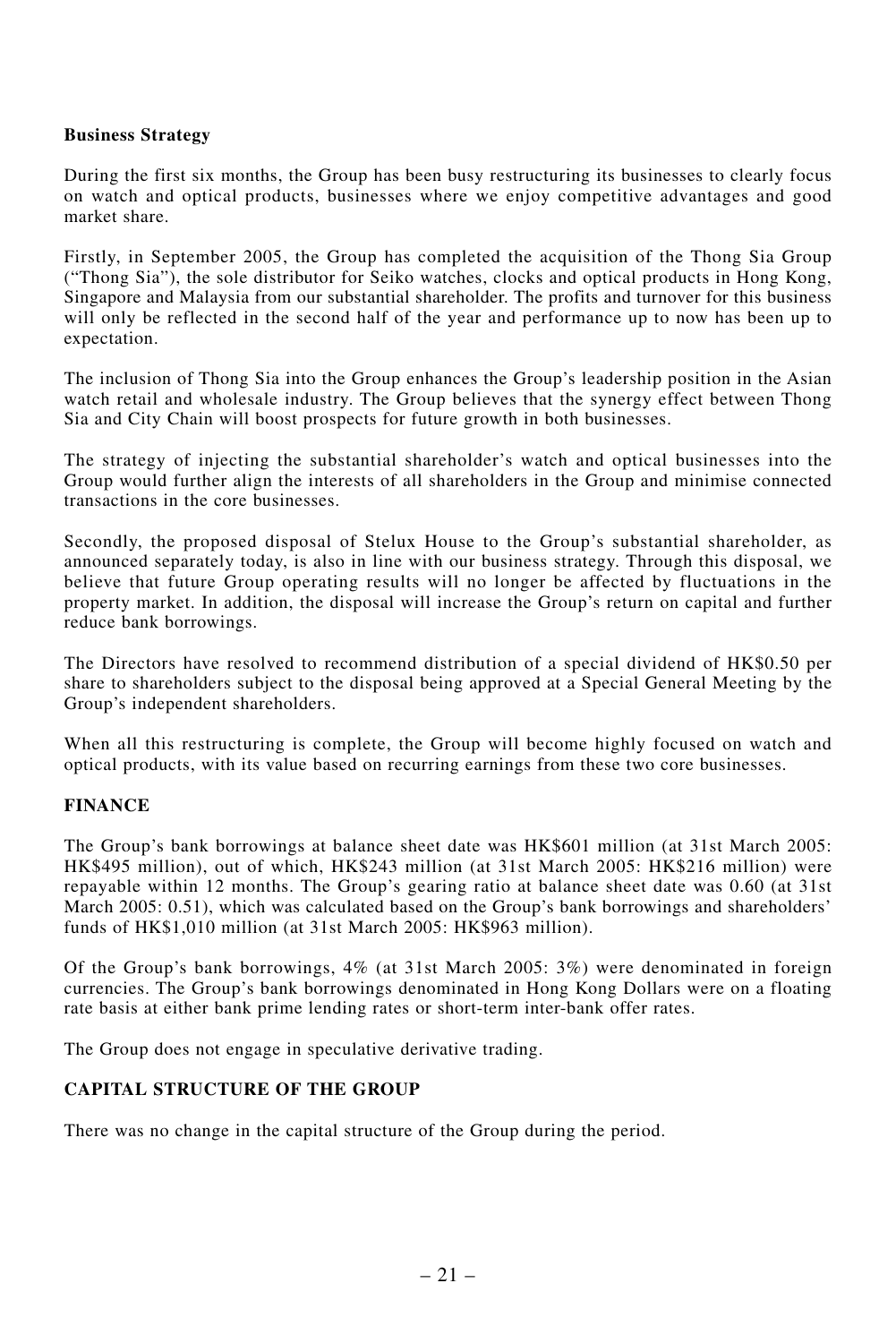# **SHARE OPTION SCHEME**

On 9th March 2005, a new share option scheme, replacing the previous scheme, for the employees, officers and directors of the Company and its subsidiary companies (the "Share Option Scheme") was approved and adopted by the shareholders. Details of the terms of the Share Option Scheme were disclosed in the Group's Annual Report 2005. No option was granted during the period. As at 30th September 2005, the total number of ordinary shares available for issue in the remaining life of the Share Option Scheme was 95,134,002.

# **CHANGES IN THE COMPOSITION OF THE GROUP DURING THE INTERIM PERIOD**

During the period, 100.0%, 96.0% and 94.4% equity interests in respect of Thong Sia Company (Singapore) Pte Limited, Thong Sia Watch Company Limited and Thong Sia Sdn Bhd were acquired at a total consideration of HK\$55,267,775. Details of the acquisition were disclosed in a circular to shareholders on 31st August 2005. As the acquisition of these three companies was completed on 30th September 2005, the assets and liabilities were therefore incorporated into the Group's Consolidated Balance Sheet as at 30th September 2005. There were no other significant acquisitions of associated companies during the interim period.

# **SEGMENTAL INFORMATION**

An analysis of the Group's segment turnover and segment results by business activities and markets is shown in note 2 to the interim accounts.

# **NUMBER AND REMUNERATION OF EMPLOYEES, REMUNERATION POLICIES, BONUS AND SHARE OPTION SCHEMES AND TRAINING SCHEMES**

The Group's remuneration policies are reviewed on a regular basis and remuneration packages are in line with market practices in the relevant countries where the Group operates. As of 30th September 2005, the Group had 2,479 (at 30th September 2004: 2,165) employees.

# **DETAILS OF THE CHARGES ON GROUP ASSETS**

At 30th September 2005, certain of the Group's freehold land and buildings amounting to HK\$55,104,000 (at 31st March 2005: HK\$56,391,000), investment properties amounting to HK\$757,660,000 (at 31st March 2005: HK\$711,100,000) and leasehold land amounting to HK\$106,677,000 (at 31st March 2005: HK\$109,458,000) were pledged to secure banking facilities granted to the Group.

# **DIRECTORS' INTERESTS**

Mr Wong Chong Po, Mr Joseph C. C. Wong, Mr Anthony Chu Kai Wah, Mr Stan Lee Shu Chung and Mr Wong Yuk Woon are eligible to an annual bonus determinable under the terms of an executive bonus scheme with respect to the management of the Group. Provision for the executive bonus in respect of the directors eligible under the Executive Bonus Scheme for the half year ended 30th September 2005 amounted to HK\$5,989,000 (2004: HK\$3,432,000).

As at 30th September 2005, the interests and short positions of the directors, chief executive and their associates in the shares or underlying shares of the Company and its associated corporations (within the meaning of Part XV of the Securities and Futures Ordinance ("SFO") (including interests which they are deemed or taken to have under such provisions of the SFO)) as recorded in the register maintained under Section 352 of the SFO or as otherwise notified to the Company were as follows: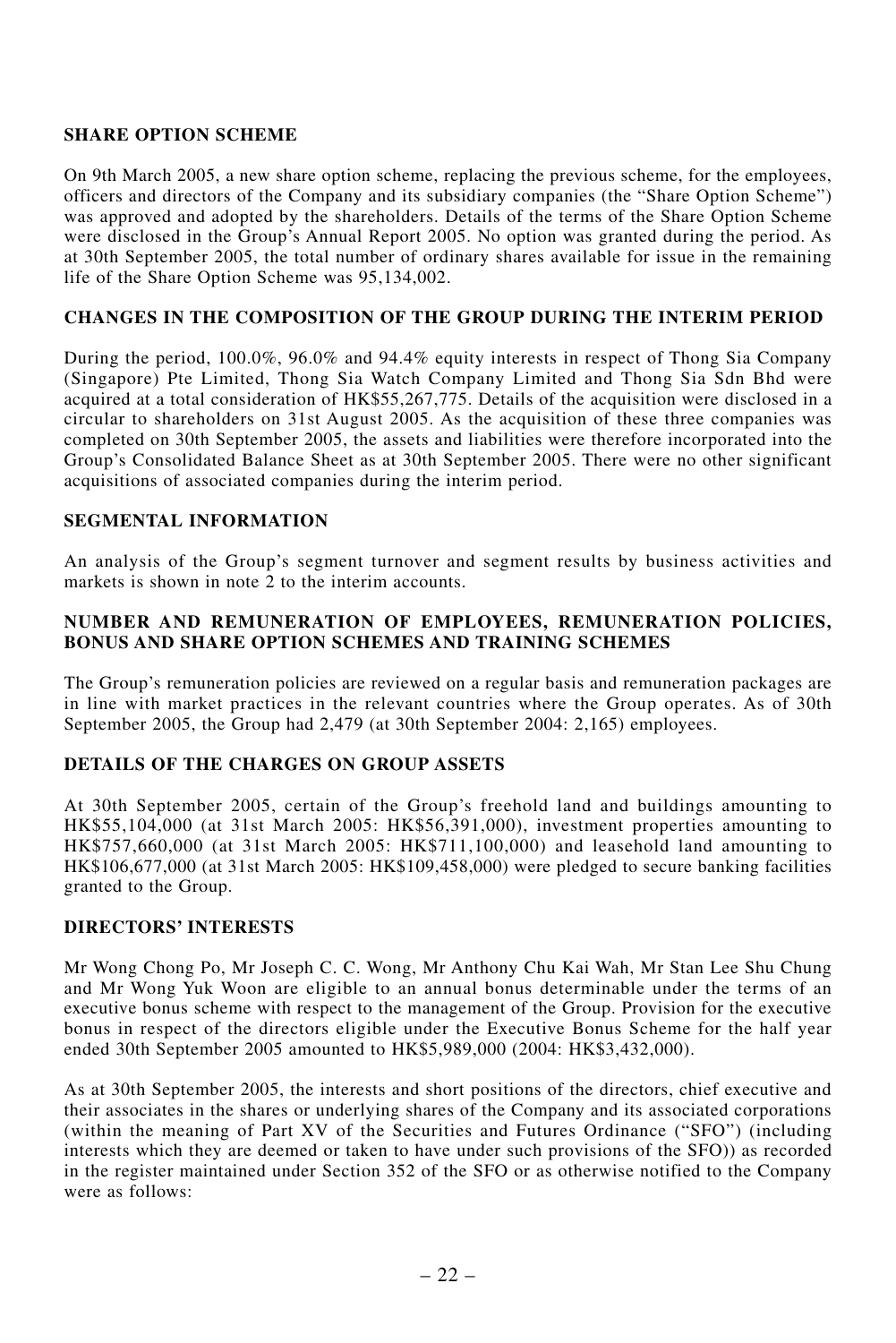# **DIRECTORS' INTERESTS** *(Continued)*

All interests disclosed below represent long positions in shares of the Company.

# **(a) The Company – Ordinary shares**

|                         |                       | Number of shares    |                        |              | Approximate<br>percentage of<br>issued share<br>capital<br>as at 30th |
|-------------------------|-----------------------|---------------------|------------------------|--------------|-----------------------------------------------------------------------|
|                         | Personal<br>interests | Family<br>interests | Corporate<br>interests | <b>Total</b> | September<br>2005                                                     |
| Mr Wong Chong Po        | 3.600.000             |                     |                        | 3.600.000    | 0.38                                                                  |
| Mr Joseph C. C. Wong    | 13,181,211            | 10.000              | -                      | 13.191.211   | 1.39                                                                  |
| Mr Chu Kai Wah, Anthony | 2,000,000             |                     |                        | 2,000,000    | 0.21                                                                  |
| Mr Sakorn Kanjanapas    | 391.056               |                     |                        | 391.056      | 0.04                                                                  |
| Mr Lee Shu Chung, Stan  | 2.000.000             |                     |                        | 2,000,000    | 0.21                                                                  |
| Mr Wong Yuk Woon        | 2,000,000             |                     |                        | 2,000,000    | 0.21                                                                  |

# **(b) Subsidiary companies**

|       |                                                                          |                       | Number of shares    |                        |              | Approximate<br>percentage of<br>preference<br>shares |
|-------|--------------------------------------------------------------------------|-----------------------|---------------------|------------------------|--------------|------------------------------------------------------|
|       |                                                                          | Personal<br>interests | Family<br>interests | Corporate<br>interests | <b>Total</b> | as at 30th<br>September<br>2005                      |
| (i)   | City Chain (Thailand) Company Limited - Preference shares <sup>(1)</sup> |                       |                     |                        |              |                                                      |
|       | Mr Wong Chong Po                                                         | 200                   |                     | 208,800                | 209,000      | 99.52                                                |
|       | Mr Joseph C. C. Wong                                                     | 200                   |                     | 208,800                | 209,000      | 99.52                                                |
|       | Mr Sakorn Kanjanapas                                                     | 200                   |                     | 208,800                | 209,000      | 99.52                                                |
| (ii)  | Stelux Watch (Thailand) Company Limited – Preference shares $(2)$        |                       |                     |                        |              |                                                      |
|       | Mr Wong Chong Po                                                         | 600                   |                     |                        | 600          | 16.67                                                |
|       | Mr Joseph C. C. Wong                                                     | 600                   |                     |                        | 600          | 16.67                                                |
|       | Mr Sakorn Kanjanapas                                                     | 600                   |                     |                        | 600          | 16.67                                                |
| (iii) | Optical 88 (Thailand) Company Limited - Preference shares (3)            |                       |                     |                        |              |                                                      |
|       | Mr Wong Chong Po                                                         | 5,000                 |                     | 225,000                | 230,000      | 90.20                                                |
|       | Mr Joseph C. C. Wong                                                     | 5,000                 |                     | 225,000                | 230,000      | 90.20                                                |
|       | Mr Sakorn Kanjanapas                                                     | 5,000                 |                     | 225,000                | 230,000      | 90.20                                                |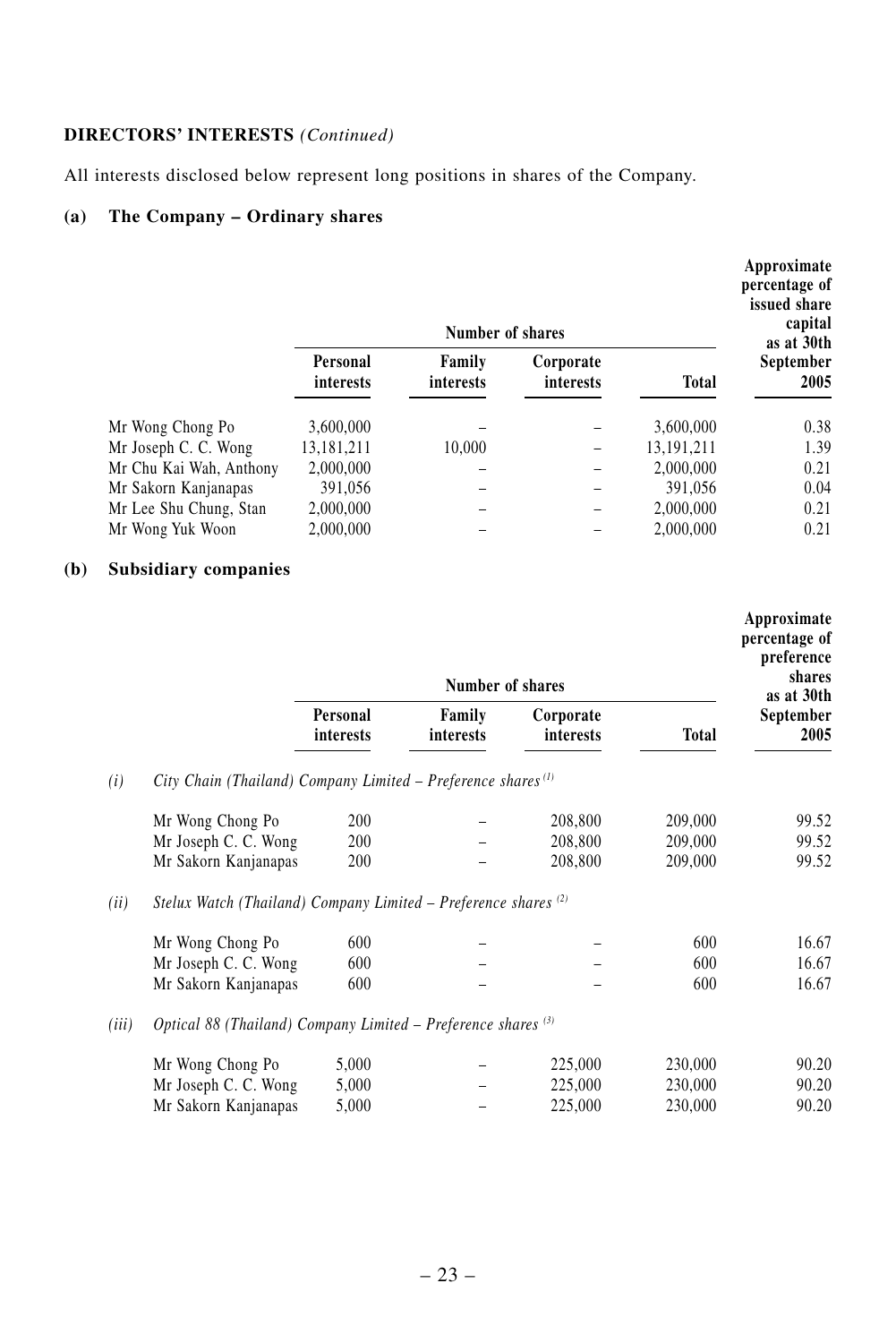# **DIRECTORS' INTERESTS** *(Continued)*

## **(b) Subsidiary companies** *(Continued)*

*Notes:*

- (1) City Chain (Thailand) Company Limited is a wholly-owned subsidiary of the Company. The preference shares held by certain directors represent preference shares issued by City Chain (Thailand) Company Limited which do not carry any voting rights and which are not entitled to any profit sharing but are only entitled to annual fixed dividends. The corporate interests of each of Mr Wong Chong Po, Mr Joseph C. C. Wong and Mr Sakorn Kanjanapas in 208,800 preference shares duplicate with each other.
- (2) Stelux Watch (Thailand) Company Limited is a wholly-owned subsidiary of the Company. The preference shares held by certain directors represent preference shares issued by Stelux Watch (Thailand) Company Limited which do not carry any voting rights and which are not entitled to any profit sharing but are only entitled to annual fixed dividends.
- (3) Optical 88 (Thailand) Company Limited is a wholly-owned subsidiary of the Company. The preference shares held by certain directors represent preference shares issued by Optical 88 (Thailand) Company Limited which do not carry any voting rights and which are not entitled to any profit sharing but are only entitled to annual fixed dividends. The corporate interests of each of Mr Wong Chong Po, Mr Joseph C. C. Wong and Mr Sakorn Kanjanapas in 225,000 preference shares duplicate with each other.

Save as disclosed above, no directors, chief executive of the Company or their associates had any interest or short position in the shares or underlying shares of the Company or any of its associated corporations (within the meaning of Part XV of the SFO) as recorded in the register required to be kept under Section 352 of the SFO or as otherwise notified to the Company and the Stock Exchange pursuant to the Model Code for Securities Transactions by Directors of Listed Issuers ("Model Code").

# **SUBSTANTIAL SHAREHOLDERS**

As at 30th September 2005, the following companies (other than directors of the Company as disclosed above) had interests in the shares of the Company as recorded in the register required to be kept under Section 336 of the SFO:

| Name                          | Number of<br>shares | Percentage of<br>shareholding | Note              |
|-------------------------------|---------------------|-------------------------------|-------------------|
| Yee Hing Company Limited      | 415.031.771         | 43.63%                        | $\left( a\right)$ |
| Active Lights Company Limited | 135,653,636         | 14.26%                        | (b)               |
| Thong Sia Company Limited     | 91.032.218          | $9.57\%$                      | (c)               |

*Notes:*

- (a) These shares are held by Yee Hing Company Limited as beneficial owner. The estate of Mr Wong Chue Meng has controlling interest in Yee Hing Company Limited.
- (b) These shares are held by Active Lights Company Limited as beneficial owner. Active Lights Company Limited is a company controlled by Yee Hing Company Limited.
- (c) These shares are held by Thong Sia Company Limited as beneficial owner. The estate of Mr Wong Chue Meng holds 38% of the issued shares of Thong Sia Company Limited.

All interests disclosed above represent long positions in shares of the Company.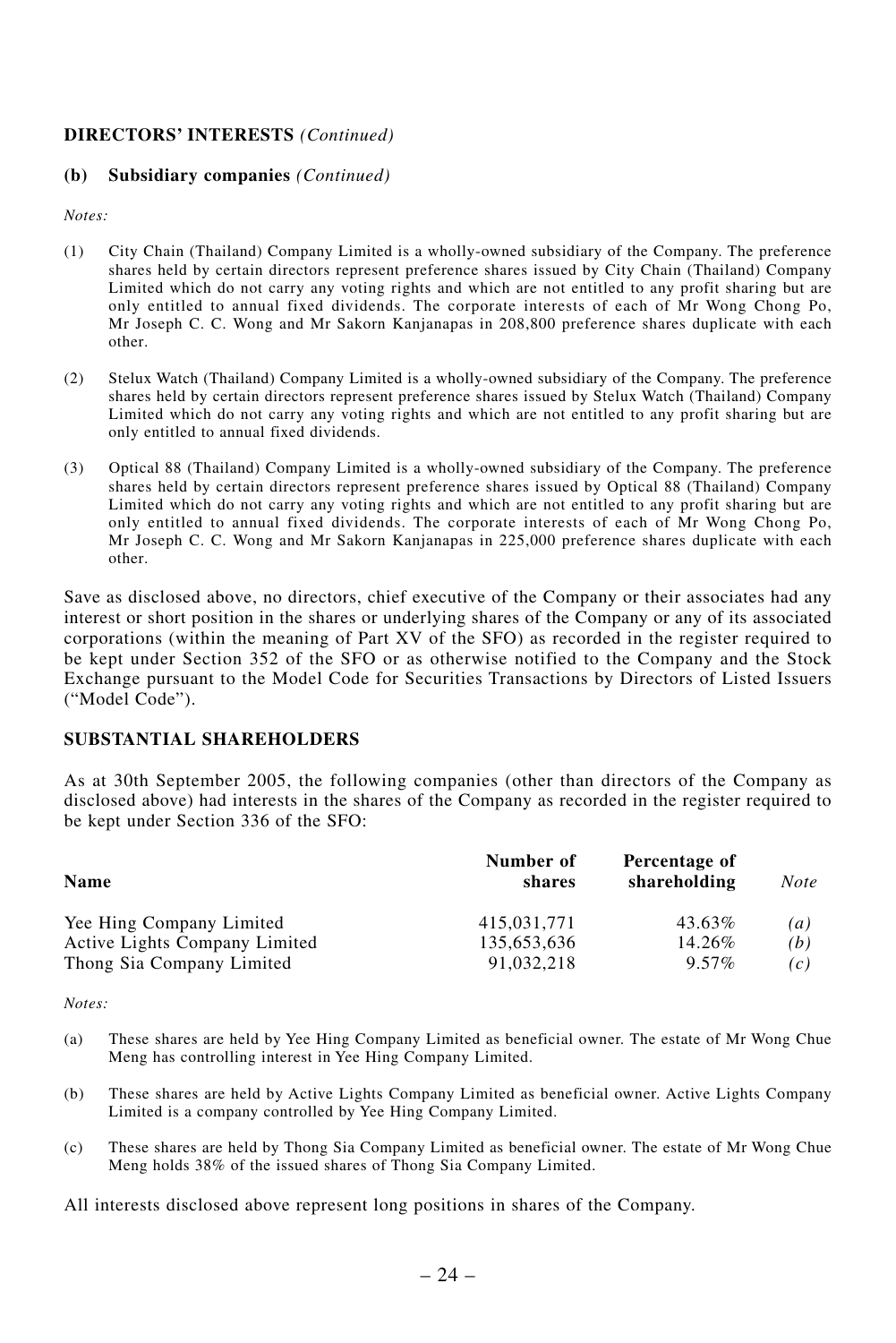# **SUBSTANTIAL SHAREHOLDERS** *(Continued)*

Save as disclosed in Directors' Interests above, so far as the directors are aware, there are no other parties which were, directly or indirectly, interested in 5% or more of the nominal value of the share capital of the Company as at 30th September 2005 as recorded in the register required to be kept by the Company under Section 336 of the SFO.

# **CLOSURE OF REGISTER OF MEMBERS**

The Register of Members of the Company will be closed from 18th January 2006 to 25th January 2006 both days inclusive, during which period no transfer of shares will be effected. In order to qualify for the entitlement to the interim dividend, all transfers accompanied by the relevant share certificates must be lodged with the Company's Hong Kong Registrar, Computershare Hong Kong Investor Services Limited, 1712-1716, 17th Floor, Hopewell Centre, 183 Queen's Road East, Wanchai, Hong Kong for registration no later than  $4:00$  p.m. on 17th January 2006. The interim dividend will be paid on 16th February 2006.

# **PURCHASE, SALE OR REDEMPTION OF LISTED SECURITIES**

The Company has not redeemed any of its shares during the period. Neither the Company nor any of its subsidiaries has purchased or sold any of the Company's shares during the period.

# **CORPORATE GOVERNANCE**

During the six months ended 30th September 2005, the Company has complied with the provisions of the Code on Corporate Governance Practices (the "Code Provisions") as set out in Appendix 14 of the Listing Rules, except for the following deviations:–

# **Code Provision A.4.2**

Under Code Provision A.4.2, every director, including those appointed for a specific term, should be subject to retirement by rotation at least once every three years. Not all Directors of the Company retire strictly under Code Provision A.4.2 but in accordance with the Company's Bye-Laws. Bye-Law 110(A) stipulates that one-third of the Directors of the Company who have been longest serving in office since their last election, except the Chairman, Vice-Chairman or Chief Executive Officer, shall retire from office by rotation at each annual general meeting.

# **Code Provision B.1.1**

Under Code Provision B.1.1, issuers should establish a remuneration committee with specific written terms of reference which deal clearly with its authority and duties. The Company established a remuneration committee on 20th December 2005 and Mr. Joseph C. C. Wong (the Vice-Chairman of the Company), Mr. Kwong Yiu Chung, Mr. Wu Chun Sang and Dr. Lawrence Wu Chi Man (all independent non-executive directors of the Company) were appointed as committee members.

# **Code Provision B.1.3**

This Code Provision deals with the terms of reference of the remuneration committee. The Company has adopted the terms of reference under Code Provision B.1.3 except that the terms of reference does not include reviewing and determining the remuneration packages of senior management. The Company believes that the remuneration packages of senior management should be the responsibility of the executive directors as they are in a better position to appraise the performance of senior management.